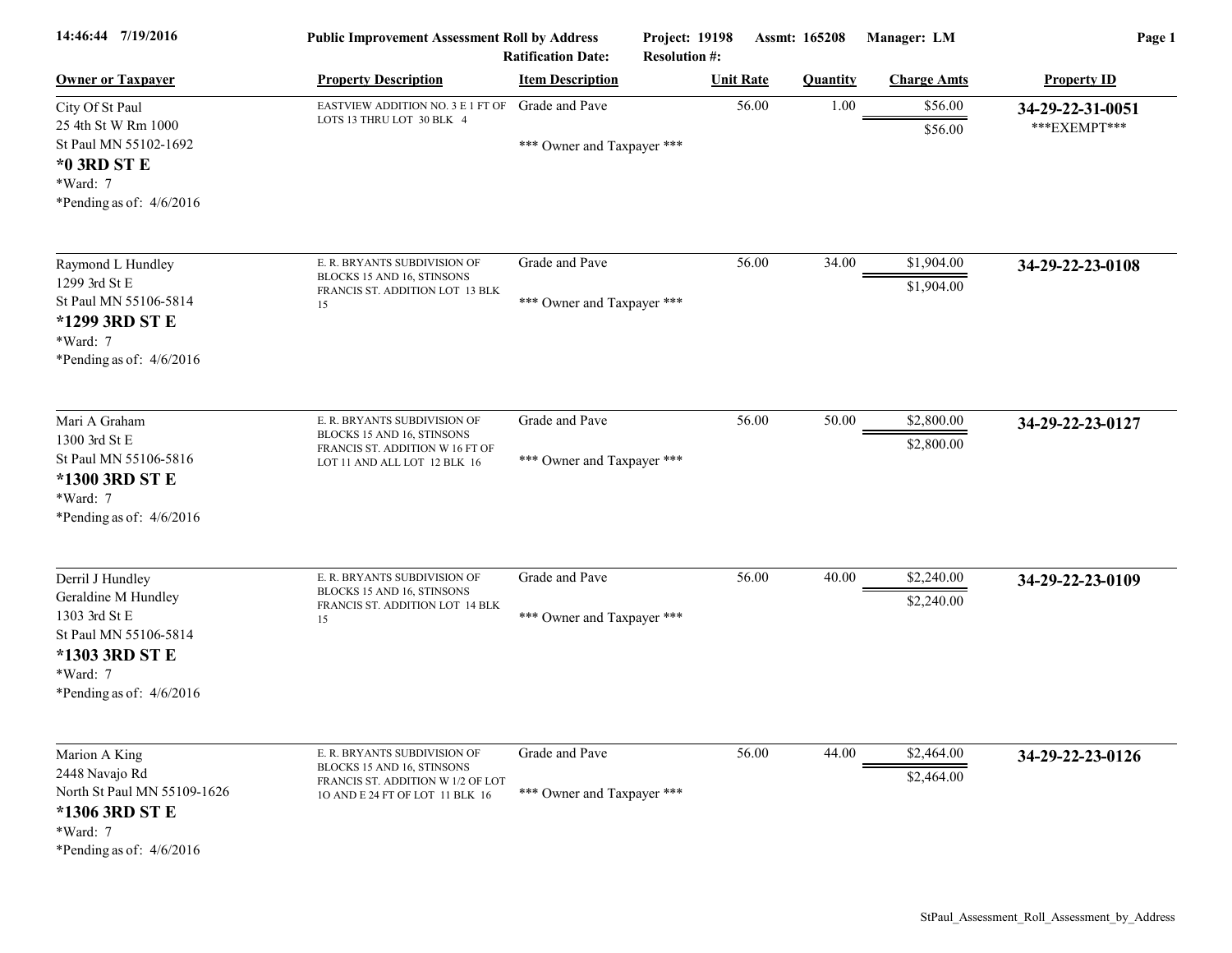| 14:46:44 7/19/2016                                                                                                                         | <b>Public Improvement Assessment Roll by Address</b><br><b>Ratification Date:</b>                                               |                                              | Project: 19198<br><b>Resolution #:</b> | Assmt: 165208   | Manager: LM              | Page 2             |  |
|--------------------------------------------------------------------------------------------------------------------------------------------|---------------------------------------------------------------------------------------------------------------------------------|----------------------------------------------|----------------------------------------|-----------------|--------------------------|--------------------|--|
| <b>Owner or Taxpayer</b>                                                                                                                   | <b>Property Description</b>                                                                                                     | <b>Item Description</b>                      | <b>Unit Rate</b>                       | <b>Quantity</b> | <b>Charge Amts</b>       | <b>Property ID</b> |  |
| Scott Vanhorn<br>1307 3rd St E<br>Saint Paul MN 55106-5814<br>*1307 3RD ST E<br>*Ward: 7<br>*Pending as of: $4/6/2016$                     | E. R. BRYANTS SUBDIVISION OF<br>BLOCKS 15 AND 16, STINSONS<br>FRANCIS ST. ADDITION LOT 15 BLK<br>15                             | Grade and Pave<br>*** Owner and Taxpayer *** |                                        | 56.00<br>40.00  | \$2,240.00<br>\$2,240.00 | 34-29-22-23-0110   |  |
| Robert W Schultz<br>1310 3rd St E<br>St Paul MN 55106-5816<br>*1310 3RD ST E<br>*Ward: 7<br>*Pending as of: $4/6/2016$                     | E. R. BRYANTS SUBDIVISION OF<br>BLOCKS 15 AND 16, STINSONS<br>FRANCIS ST. ADDITION W 1/2 OF LOT<br>9 AND E 1/2 OF LOT 10 BLK 16 | Grade and Pave<br>*** Owner and Taxpayer *** |                                        | 56.00<br>40.00  | \$2,240.00<br>\$2,240.00 | 34-29-22-23-0125   |  |
| Edward F Linehan<br>Gregory V Harris<br>1314 3rd St E<br>St Paul MN 55106-5816<br>*1314 3RD ST E<br>*Ward: 7<br>*Pending as of: $4/6/2016$ | E. R. BRYANTS SUBDIVISION OF<br>BLOCKS 15 AND 16, STINSONS<br>FRANCIS ST. ADDITION W 1/2 OF LOT<br>8 AND E 1/2 OF LOT 9 BLK 16  | Grade and Pave<br>*** Owner and Taxpayer *** |                                        | 56.00<br>40.00  | \$2,240.00<br>\$2,240.00 | 34-29-22-23-0124   |  |
| Mitchell T Paul<br>Pamela A Paul<br>1315 3rd St E<br>St Paul MN 55106-5814<br>*1315 3RD ST E<br>$*Ward: 7$<br>*Pending as of: $4/6/2016$   | E. R. BRYANTS SUBDIVISION OF<br>BLOCKS 15 AND 16, STINSONS<br>FRANCIS ST. ADDITION SUBJ TO<br>ALLEY; LOTS 16 & LOT 17 BLK 15    | Grade and Pave<br>*** Owner and Taxpayer *** |                                        | 56.00<br>80.00  | \$4,480.00<br>\$4,480.00 | 34-29-22-23-0111   |  |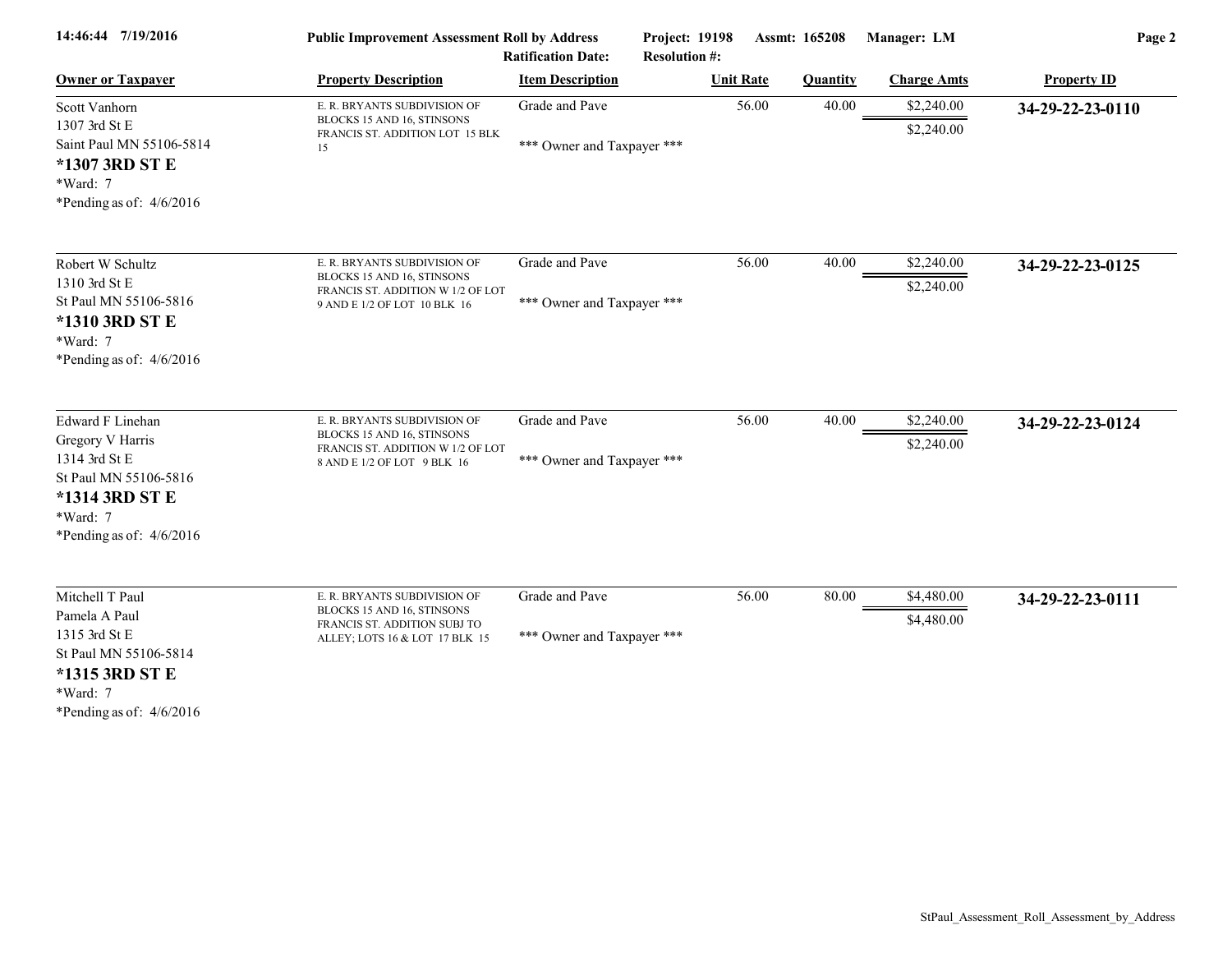| 14:46:44 7/19/2016                                                                                                                                      | <b>Public Improvement Assessment Roll by Address</b><br><b>Ratification Date:</b>                                                  |                                              | Project: 19198<br><b>Resolution #:</b> | Assmt: 165208   | Manager: LM              | Page 3             |  |
|---------------------------------------------------------------------------------------------------------------------------------------------------------|------------------------------------------------------------------------------------------------------------------------------------|----------------------------------------------|----------------------------------------|-----------------|--------------------------|--------------------|--|
| <b>Owner or Taxpayer</b>                                                                                                                                | <b>Property Description</b>                                                                                                        | <b>Item Description</b>                      | <b>Unit Rate</b>                       | <b>Quantity</b> | <b>Charge Amts</b>       | <b>Property ID</b> |  |
| Cornelio B Hernandez<br>Yolanda A Hernandez<br>1318 3rd St E<br>St Paul MN 55106-5816<br>*1318 3RD ST E<br>*Ward: 7<br>*Pending as of: $4/6/2016$       | E. R. BRYANTS SUBDIVISION OF<br>BLOCKS 15 AND 16, STINSONS<br>FRANCIS ST. ADDITION W 21 FT OF<br>LOT 7 AND E 1/2 OF LOT 8 BLK 16   | Grade and Pave<br>*** Owner and Taxpayer *** |                                        | 56.00<br>41.00  | \$2,296.00<br>\$2,296.00 | 34-29-22-23-0123   |  |
| Evelyn A Fick<br>1319 Third St E<br>St Paul MN 55106-5814<br>*1319 3RD ST E<br>*Ward: 7<br>*Pending as of: $4/6/2016$                                   | E. R. BRYANTS SUBDIVISION OF<br>BLOCKS 15 AND 16, STINSONS<br>FRANCIS ST. ADDITION LOT 18 BLK<br>15                                | Grade and Pave<br>*** Owner and Taxpayer *** |                                        | 56.00<br>40.00  | \$2,240.00<br>\$2,240.00 | 34-29-22-23-0112   |  |
| Mai Chong Lee Lor<br><b>Blong Billy Lor</b><br>80 White Bear Ave N<br>St Paul MN 55106-6010<br>*1322 3RD ST E<br>*Ward: 7<br>*Pending as of: $4/6/2016$ | E. R. BRYANTS SUBDIVISION OF<br>BLOCKS 15 AND 16, STINSONS<br>FRANCIS ST. ADDITION EX W 21 FT<br>LOT 7 AND EX E 16 FT LOT 6 BLK 16 | Grade and Pave<br>*** Owner and Taxpayer *** |                                        | 56.00<br>43.00  | \$2,408.00<br>\$2,408.00 | 34-29-22-23-0122   |  |
| Javier V Calderon<br>1323 3rd St E<br>St Paul MN 55106-5814<br>*1323 3RD ST E<br>*Ward: 7<br>*Pending as of: $4/6/2016$                                 | E. R. BRYANTS SUBDIVISION OF<br>BLOCKS 15 AND 16, STINSONS<br>FRANCIS ST. ADDITION LOTS 19 AND<br>LOT 20 BLK 15                    | Grade and Pave<br>*** Owner and Taxpayer *** |                                        | 56.00<br>80.00  | \$4,480.00<br>\$4,480.00 | 34-29-22-23-0113   |  |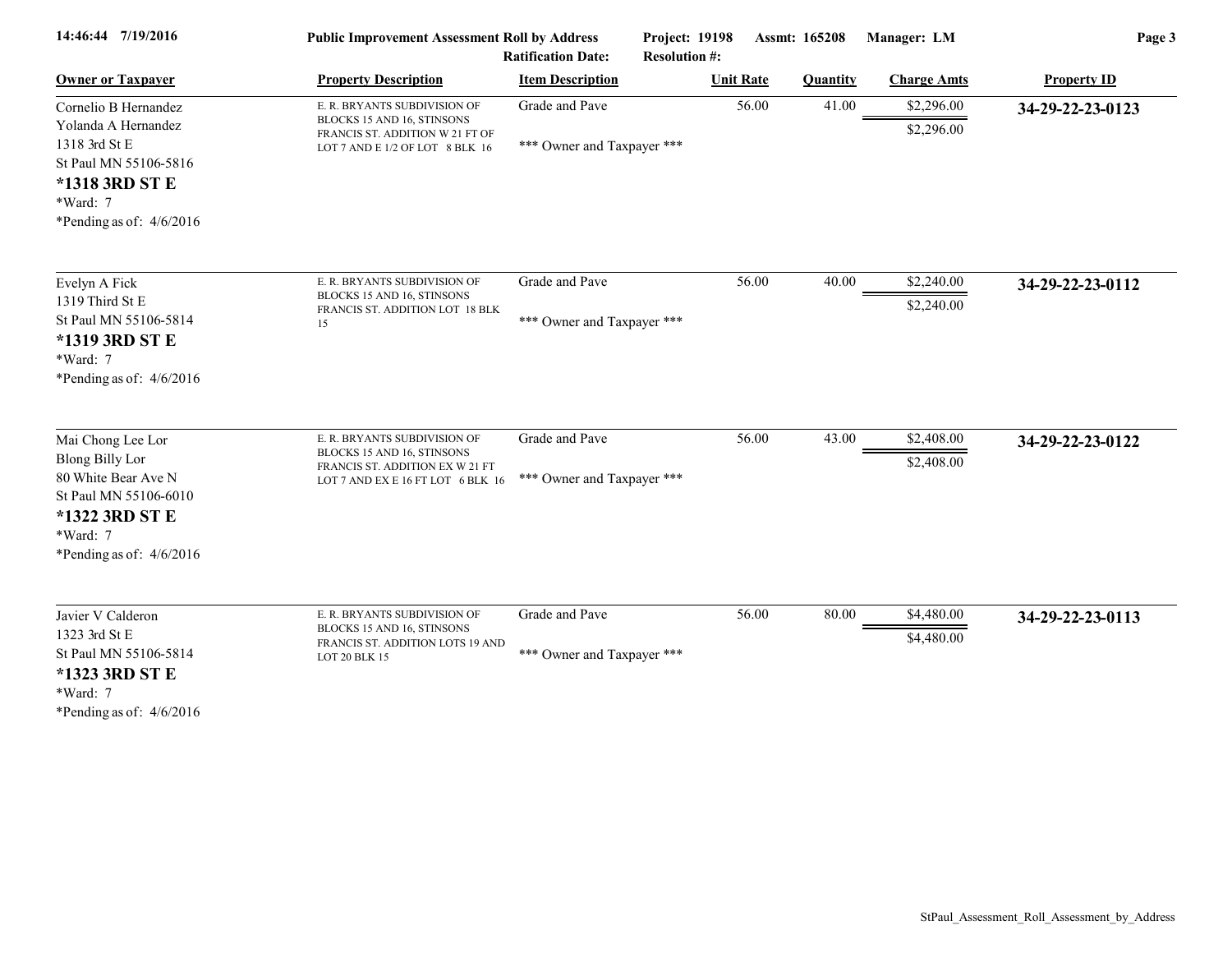| 14:46:44 7/19/2016                                                                                                                                 | <b>Public Improvement Assessment Roll by Address</b>                                                                               | <b>Ratification Date:</b>                    | Project: 19198<br><b>Resolution #:</b> | Assmt: 165208   | Manager: LM              | Page 4             |  |
|----------------------------------------------------------------------------------------------------------------------------------------------------|------------------------------------------------------------------------------------------------------------------------------------|----------------------------------------------|----------------------------------------|-----------------|--------------------------|--------------------|--|
| <b>Owner or Taxpayer</b>                                                                                                                           | <b>Property Description</b>                                                                                                        | <b>Item Description</b>                      | <b>Unit Rate</b>                       | <b>Quantity</b> | <b>Charge Amts</b>       | <b>Property ID</b> |  |
| Olson Property Investments Llc<br>1585 Thomas Center Dr Ste 101<br>Eagan MN 55122-3034<br>*1326 3RD ST E<br>*Ward: 7<br>*Pending as of: $4/6/2016$ | E. R. BRYANTS SUBDIVISION OF<br>BLOCKS 15 AND 16, STINSONS<br>FRANCIS ST. ADDITION E 16 FT OF<br>LOT 6 AND EX E 14 FT LOT 5 BLK 16 | Grade and Pave<br>*** Owner and Taxpayer *** | 56.00                                  | 42.00           | \$2,352.00<br>\$2,352.00 | 34-29-22-23-0121   |  |
| Jeffrey A Hess<br>Jeanne M Hess<br>1332 3rd St E<br>St Paul MN 55106-5816<br>*1332 3RD ST E<br>*Ward: 7<br>*Pending as of: $4/6/2016$              | E. R. BRYANTS SUBDIVISION OF<br>BLOCKS 15 AND 16, STINSONS<br>FRANCIS ST. ADDITION E 14 FT OF<br>LOT 5 AND EX E 12 FT LOT 4 BLK 16 | Grade and Pave<br>*** Owner and Taxpayer *** | 56.00                                  | 42.00           | \$2,352.00<br>\$2,352.00 | 34-29-22-23-0120   |  |
| Dawn R Ives<br>Wayne V Ives<br>1333 3rd St E<br>St Paul MN 55106-5814<br>*1333 3RD ST E<br>*Ward: 7<br>*Pending as of: $4/6/2016$                  | E. R. BRYANTS SUBDIVISION OF<br>BLOCKS 15 AND 16, STINSONS<br>FRANCIS ST. ADDITION W 1/2 OF LOT<br>22 AND ALL OF LOT 21 BLK 15     | Grade and Pave<br>*** Owner and Taxpayer *** | 56.00                                  | 60.00           | \$3,360.00<br>\$3,360.00 | 34-29-22-23-0114   |  |
| Cliserio Espinoza Palma<br>1336 3rd St E<br>St Paul MN 55106-5816<br>*1336 3RD ST E<br>*Ward: 7<br>*Pending as of: $4/6/2016$                      | E. R. BRYANTS SUBDIVISION OF<br>BLOCKS 15 AND 16, STINSONS<br>FRANCIS ST. ADDITION E 12 FT OF<br>LOT 4 AND EX E 10 FT LOT 3 BLK 16 | Grade and Pave<br>*** Owner and Taxpayer *** | 56.00                                  | 42.00           | \$2,352.00<br>\$2,352.00 | 34-29-22-23-0119   |  |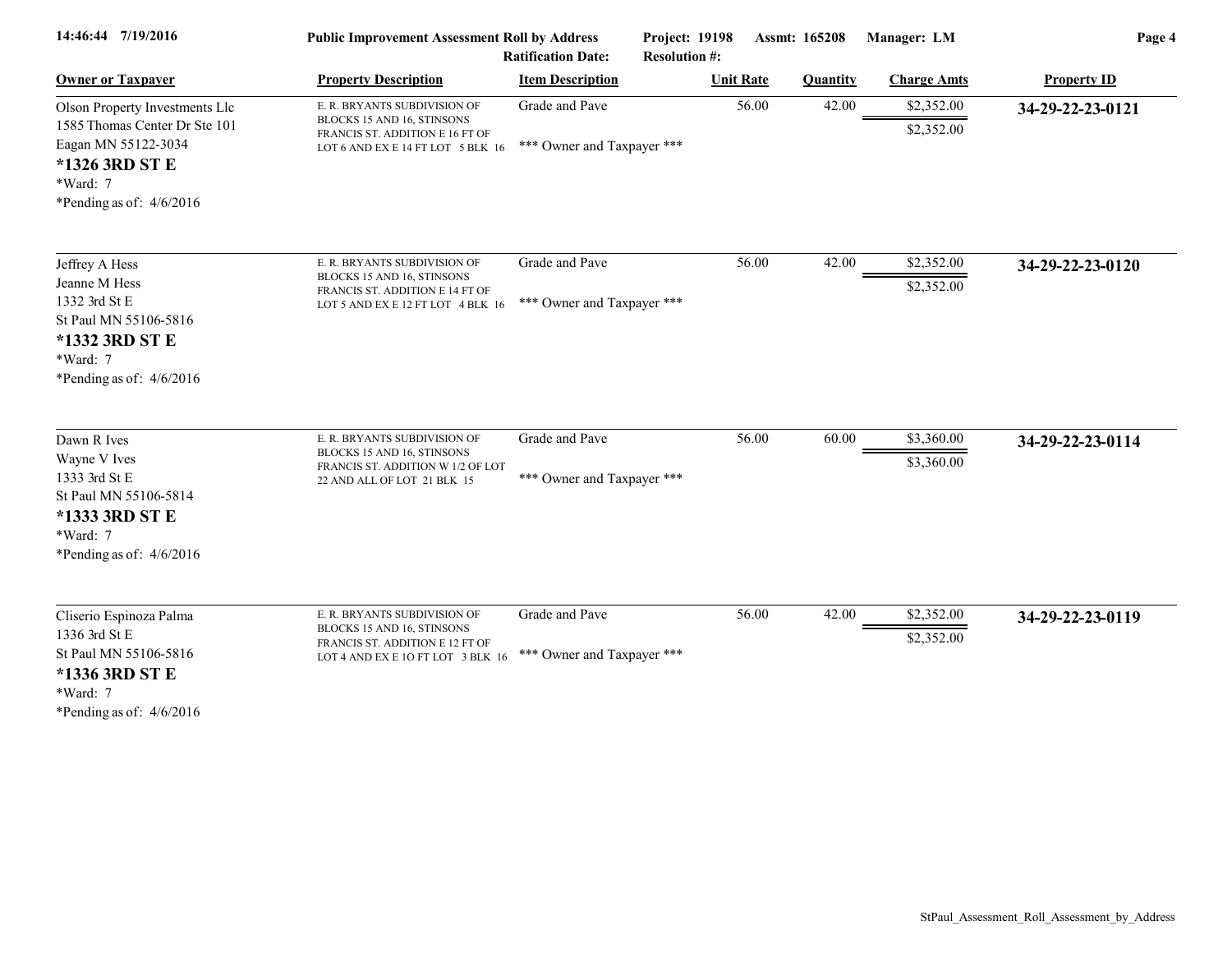| 14:46:44 7/19/2016                                                                                                                      | <b>Public Improvement Assessment Roll by Address</b><br><b>Ratification Date:</b>                                                  |                                              | <b>Project: 19198</b><br><b>Resolution #:</b> |                  | Assmt: 165208   | Manager: LM              | Page 5             |  |
|-----------------------------------------------------------------------------------------------------------------------------------------|------------------------------------------------------------------------------------------------------------------------------------|----------------------------------------------|-----------------------------------------------|------------------|-----------------|--------------------------|--------------------|--|
| <b>Owner or Taxpayer</b>                                                                                                                | <b>Property Description</b>                                                                                                        | <b>Item Description</b>                      |                                               | <b>Unit Rate</b> | <b>Quantity</b> | <b>Charge Amts</b>       | <b>Property ID</b> |  |
| Heather Hartwig<br>1339 3rd St E<br>Saint Paul MN 55106-5814<br>*1339 3RD ST E<br>*Ward: 7<br>*Pending as of: $4/6/2016$                | E. R. BRYANTS SUBDIVISION OF<br>BLOCKS 15 AND 16, STINSONS<br>FRANCIS ST. ADDITION W 36 FT OF<br>LOT 23 AND E 1/2 OF LOT 22 BLK 15 | Grade and Pave<br>*** Owner and Taxpayer *** |                                               | 56.00            | 56.00           | \$3,136.00<br>\$3,136.00 | 34-29-22-23-0115   |  |
| Kevin C Lasso<br>1340 3rd St E<br>St Paul MN 55106-5816<br>*1340 3RD ST E<br>*Ward: 7<br>*Pending as of: $4/6/2016$                     | E. R. BRYANTS SUBDIVISION OF<br>BLOCKS 15 AND 16, STINSONS<br>FRANCIS ST. ADDITION E 10 FT OF<br>LOT 3 AND EX E 8 FT LOT 2 BLK 16  | Grade and Pave<br>*** Owner and Taxpayer *** |                                               | 56.00            | 42.00           | \$2,352.00<br>\$2,352.00 | 34-29-22-23-0118   |  |
| Deepa A De Alwis<br>1345 3rd St<br>Saint Paul MN 55106-5814<br>*1345 3RD ST E<br>*Ward: 7<br>*Pending as of: $4/6/2016$                 | E. R. BRYANTS SUBDIVISION OF<br>BLOCKS 15 AND 16, STINSONS<br>FRANCIS ST. ADDITION E 4 FT OF LOT<br>23 AND ALL OF LOT 24 BLK 15    | Grade and Pave<br>*** Owner and Taxpayer *** |                                               | 56.00            | 38.00           | \$2,128.00<br>\$2,128.00 | 34-29-22-23-0116   |  |
| Joseph P Kelly<br>Colleen R Kelly<br>1346 3rd St E<br>St Paul MN 55106-5816<br>*1346 3RD ST E<br>*Ward: 7<br>*Pending as of: $4/6/2016$ | E. R. BRYANTS SUBDIVISION OF<br>BLOCKS 15 AND 16, STINSONS<br>FRANCIS ST. ADDITION E 8 FT OF LOT<br>2 AND ALL OF LOT 1 BLK 16      | Grade and Pave<br>*** Owner and Taxpayer *** |                                               | 56.00            | 42.00           | \$2,352.00<br>\$2,352.00 | 34-29-22-23-0117   |  |
| Carpathian Capital Fund 1 Llc<br>5824 Long Brake Trl<br>Edina MN 55439-2622<br>*1348 3RD ST E<br>*Ward: 7<br>*Pending as of: $4/6/2016$ | ERET'S ADDITION N 1/2 OF VAC<br>ALLEY ADJ AND FOL SUBJ TO ST THE<br>FOL LOT 11 AND W 17 FT OF LOT 10                               | Grade and Pave<br>*** Owner and Taxpayer *** |                                               | 56.00            | 58.00           | \$3,248.00<br>\$3,248.00 | 34-29-22-23-0064   |  |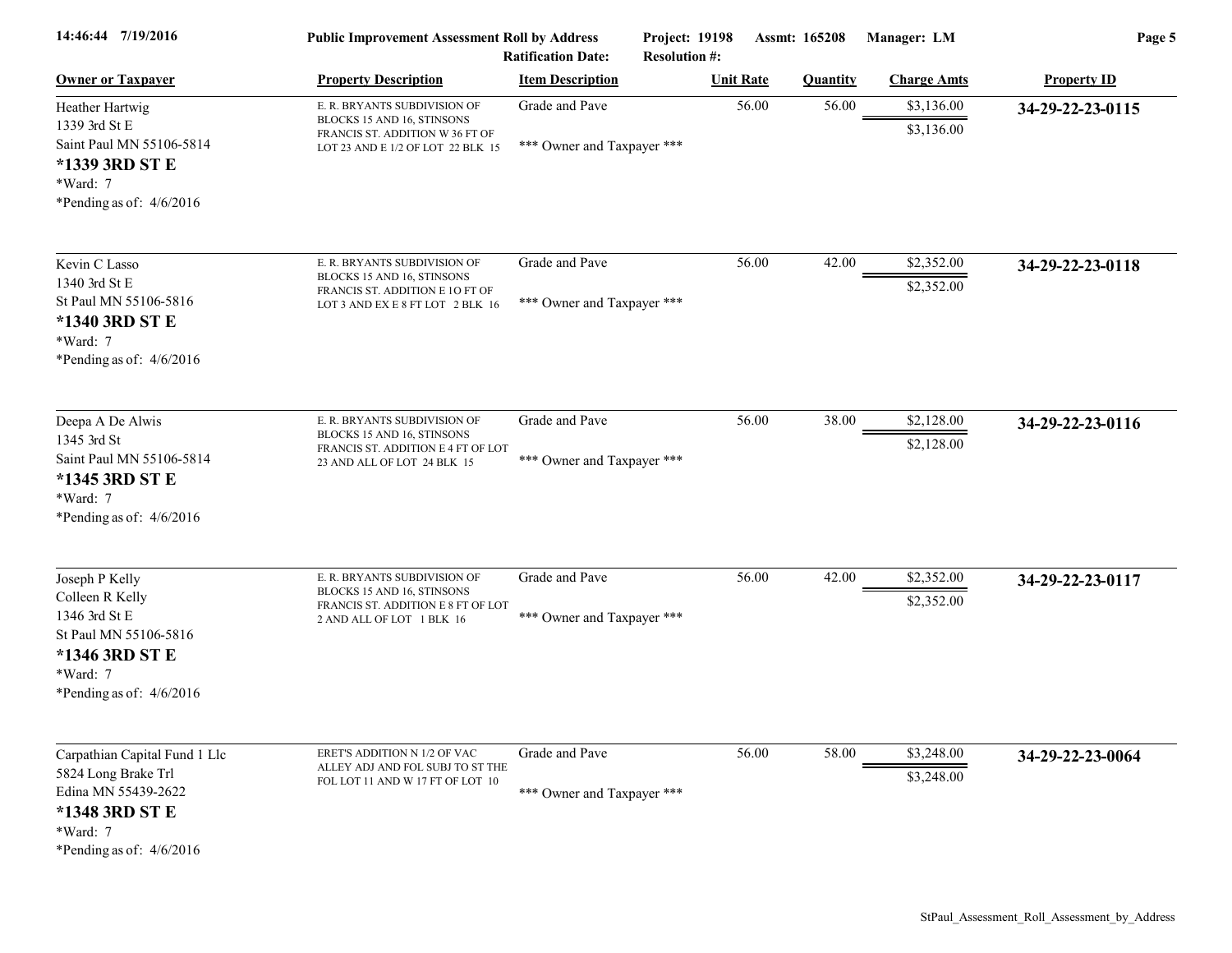| 14:46:44 7/19/2016                                                                                                                    | <b>Public Improvement Assessment Roll by Address</b><br><b>Ratification Date:</b>                                                                                          |                                              | Project: 19198<br>Assmt: 165208<br><b>Resolution #:</b> |                  |                 | Manager: LM              | Page 6             |  |
|---------------------------------------------------------------------------------------------------------------------------------------|----------------------------------------------------------------------------------------------------------------------------------------------------------------------------|----------------------------------------------|---------------------------------------------------------|------------------|-----------------|--------------------------|--------------------|--|
| <b>Owner or Taxpayer</b>                                                                                                              | <b>Property Description</b>                                                                                                                                                | <b>Item Description</b>                      |                                                         | <b>Unit Rate</b> | <b>Quantity</b> | <b>Charge Amts</b>       | <b>Property ID</b> |  |
| Carolyn J Walters<br>11611 St Andrews Cir<br>Blaine MN 55449-7056<br>*1351 3RD ST E<br>*Ward: 7<br>*Pending as of: $4/6/2016$         | SMITH'S SUBDIVISION OF BLOCK 14,<br>STINSON'S FRANCES ST. ADDITION<br>TO SAINT PAUL, RAMSEY CO., MINN.<br>SUBJ TO 3RD ST AND EX E 12 FT LOT<br>14 AND ALL OF LOT 13 BLK 14 | Grade and Pave<br>*** Owner ***              |                                                         | 56.00            | 68.00           | \$3,808.00<br>\$3,808.00 | 34-29-22-23-0050   |  |
| Hirma N Vera<br>1351 3rd St E<br>Saint Paul MN 55106-5815<br>*1351 3RD ST E<br>*Ward: 7<br>*Pending as of: $4/6/2016$                 | SMITH'S SUBDIVISION OF BLOCK 14,<br>STINSON'S FRANCES ST. ADDITION<br>TO SAINT PAUL, RAMSEY CO., MINN.<br>SUBJ TO 3RD ST AND EX E 12 FT LOT<br>14 AND ALL OF LOT 13 BLK 14 | *** Taxpayer ***                             |                                                         |                  |                 |                          | 34-29-22-23-0050   |  |
| Danny F Thao<br>See Her Thao<br>1354 3rd St E<br>Saint Paul MN 55106-5827<br>*1354 3RD ST E<br>*Ward: 7<br>*Pending as of: $4/6/2016$ | ERET'S ADDITION N 1/2 OF VAC<br>ALLEY ADJ AND FOL SUBJ TO ST THE<br>FOL EX E 4 FT LOT 9 AND E 24 FT OF<br>LOT 10                                                           | Grade and Pave<br>*** Owner and Taxpayer *** |                                                         | 56.00            | 61.00           | \$3,416.00<br>\$3,416.00 | 34-29-22-23-0063   |  |
| Cristina Rose<br>1357 3rd St E<br>Saint Paul MN 55106-5815<br>*1357 3RD ST E<br>*Ward: 7<br>*Pending as of: $4/6/2016$                | SMITH'S SUBDIVISION OF BLOCK 14,<br>STINSON'S FRANCES ST. ADDITION<br>TO SAINT PAUL, RAMSEY CO., MINN.<br>SUBJ TO 3RD ST THE E 12 FT OF LOT<br>14 AND ALL OF LOT 15 BLK 14 | Grade and Pave<br>*** Owner and Taxpayer *** |                                                         | 56.00            | 52.00           | \$2,912.00<br>\$2,912.00 | 34-29-22-23-0051   |  |
| Masuod Arman<br>1358 3rd St E<br>Saint Paul MN 55106-5827<br>*1358 3RD ST E<br>*Ward: 7<br>*Pending as of: $4/6/2016$                 | ERET'S ADDITION N 1/2 OF VAC<br>ALLEY ADJ AND FOL SUBJ TO ST THE<br>FOL E 4 FT OF LOT 9 AND ALL OF LOT<br>8                                                                | Grade and Pave<br>*** Owner and Taxpayer *** |                                                         | 56.00            | 45.00           | \$2,520.00<br>\$2,520.00 | 34-29-22-23-0062   |  |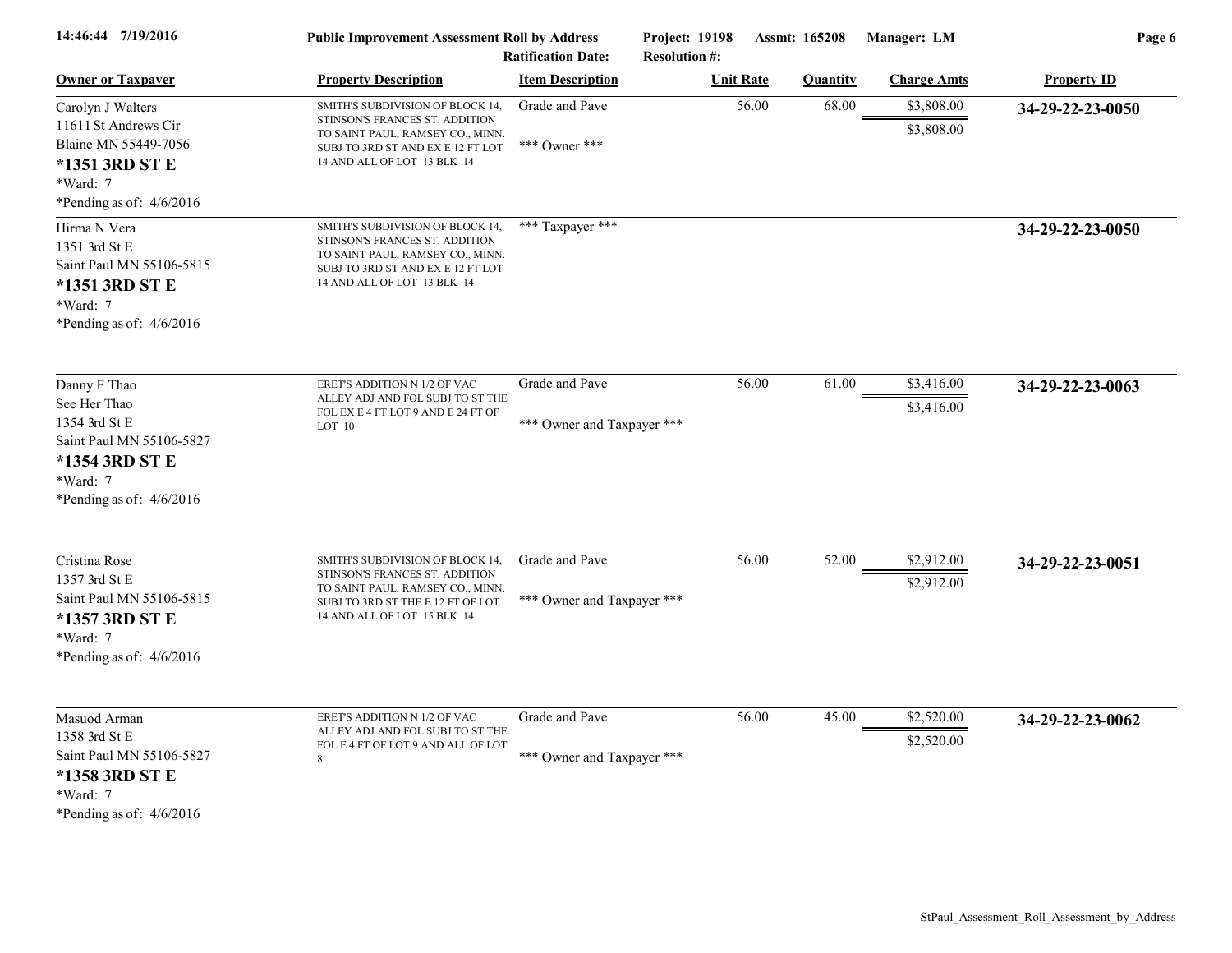| 14:46:44 7/19/2016                                                                                                                                            | <b>Public Improvement Assessment Roll by Address</b><br><b>Ratification Date:</b>                                                                                                      |                                              | Project: 19198<br><b>Resolution #:</b> | Assmt: 165208    |                 | Manager: LM              | Page 7             |  |
|---------------------------------------------------------------------------------------------------------------------------------------------------------------|----------------------------------------------------------------------------------------------------------------------------------------------------------------------------------------|----------------------------------------------|----------------------------------------|------------------|-----------------|--------------------------|--------------------|--|
| <b>Owner or Taxpayer</b>                                                                                                                                      | <b>Property Description</b>                                                                                                                                                            | <b>Item Description</b>                      |                                        | <b>Unit Rate</b> | <b>Quantity</b> | <b>Charge Amts</b>       | <b>Property ID</b> |  |
| Keith J Lyons<br>1361 3rd St E<br>St Paul MN 55106-5815<br>*1361 3RD ST E<br>*Ward: 7<br>*Pending as of: $4/6/2016$                                           | SMITH'S SUBDIVISION OF BLOCK 14,<br>STINSON'S FRANCES ST. ADDITION<br>TO SAINT PAUL, RAMSEY CO., MINN.<br>EX ST LOT 16 BLK 14                                                          | Grade and Pave<br>*** Owner and Taxpayer *** |                                        | 56.00            | 40.00           | \$2,240.00<br>\$2,240.00 | 34-29-22-23-0052   |  |
| St Paul Public Housing Agency<br>Comptroller<br>555 Wabasha St N Ste 400<br>St Paul MN 55102-1602<br>*1365 3RD ST E<br>*Ward: 7<br>*Pending as of: $4/6/2016$ | SMITH'S SUBDIVISION OF BLOCK 14,<br>STINSON'S FRANCES ST. ADDITION<br>TO SAINT PAUL, RAMSEY CO., MINN.<br>SUBJ TO ST AND WITH ESMTS LOT 17 *** Owner and Taxpayer ***<br><b>BLK 14</b> | Grade and Pave                               |                                        | 56.00            | 40.00           | \$2,240.00<br>\$2,240.00 | 34-29-22-23-0053   |  |
| Armando Meza Miranda<br>Petra Meza Barajas<br>1366 3rd St E<br>St Paul MN 55106-5827<br>*1366 3RD ST E<br>*Ward: 7<br>*Pending as of: $4/6/2016$              | ERET'S ADDITION N 1/2 OF VAC<br>ALLEY ADJ AND FOL SUBJ TO ST LOT<br>7                                                                                                                  | Grade and Pave<br>*** Owner and Taxpayer *** |                                        | 56.00            | 41.00           | \$2,296.00<br>\$2,296.00 | 34-29-22-23-0061   |  |
| Cha Lee Vue<br>1369 3rd St E<br>Saint Paul MN 55106-5815<br>*1369 3RD ST E<br>*Ward: 7<br>*Pending as of: $4/6/2016$                                          | SMITH'S SUBDIVISION OF BLOCK 14,<br>STINSON'S FRANCES ST. ADDITION<br>TO SAINT PAUL, RAMSEY CO., MINN.<br>SUBJ TO ST; LOT 18 & THE W 5 FT OF<br>LOT 19 BLK 14                          | Grade and Pave<br>*** Owner and Taxpayer *** |                                        | 56.00            | 45.00           | \$2,520.00<br>\$2,520.00 | 34-29-22-23-0207   |  |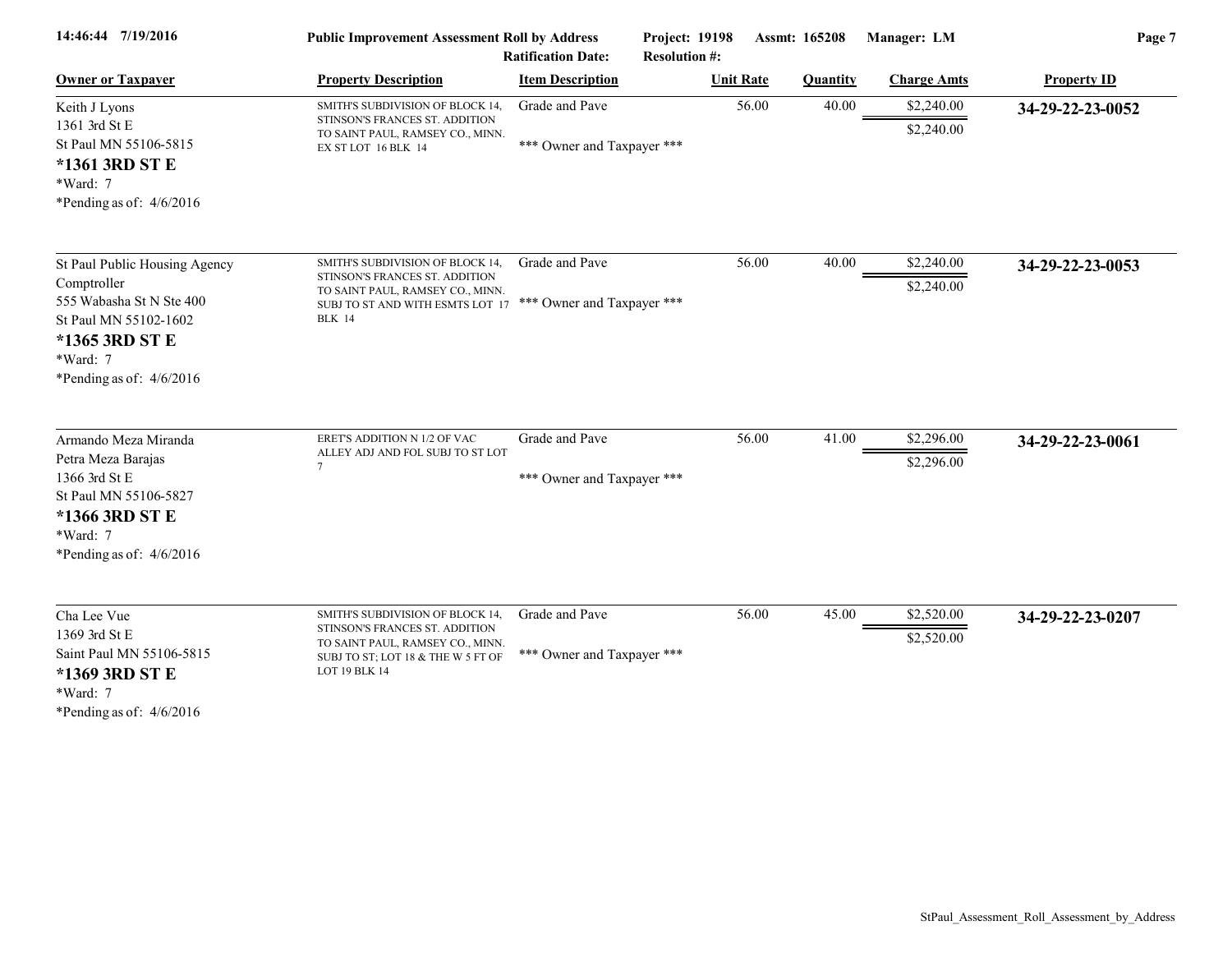| 14:46:44 7/19/2016                                                                                                                                             | <b>Public Improvement Assessment Roll by Address</b><br><b>Ratification Date:</b>                                                                                                         |                                              | Project: 19198<br><b>Resolution #:</b> | Assmt: 165208   | Manager: LM              | Page 8             |  |
|----------------------------------------------------------------------------------------------------------------------------------------------------------------|-------------------------------------------------------------------------------------------------------------------------------------------------------------------------------------------|----------------------------------------------|----------------------------------------|-----------------|--------------------------|--------------------|--|
| <b>Owner or Taxpayer</b>                                                                                                                                       | <b>Property Description</b>                                                                                                                                                               | <b>Item Description</b>                      | <b>Unit Rate</b>                       | <b>Quantity</b> | <b>Charge Amts</b>       | <b>Property ID</b> |  |
| Hong Tran<br>1373 3rd St E<br>Saint Paul MN 55106-5815<br>*1373 3RD ST E<br>*Ward: 7<br>*Pending as of: $4/6/2016$                                             | SMITH'S SUBDIVISION OF BLOCK 14,<br>STINSON'S FRANCES ST. ADDITION<br>TO SAINT PAUL, RAMSEY CO., MINN.<br>SUBJ TO ST & EX W 5 FT; LOT 19 & TH<br>W 10 FT OF LOT 20 BLK 14                 | Grade and Pave<br>*** Owner and Taxpayer *** |                                        | 45.00<br>56.00  | \$2,520.00<br>\$2,520.00 | 34-29-22-23-0206   |  |
| Mailand Properties Lp<br>Mailand Mgmt Corp<br>149 Thompson E Ste 210<br>West St Paul MN 55118-3238<br>*1376 3RD ST E<br>*Ward: 7<br>*Pending as of: $4/6/2016$ | ERET'S ADDITION SUBJ TO ESMTS; N<br>11 FT OF VAC ALLEY ADJ & S 99 FT OF<br>W 5 FT OF E 36 FT OF LOT 3 & N1/2 OF<br>VAC ALLEY ADJ TO & FOL; EX E 36 FT<br>LOTS 3 & ALL OF LOTS 4 5 & BLK 6 | Grade and Pave<br>*** Owner and Taxpayer *** |                                        | 56.00<br>128.00 | \$7,168.00<br>\$7,168.00 | 34-29-22-23-0060   |  |
| Jared C Mathis<br>Sarah B Mathis<br>1379 3rd St E<br>St Paul MN 55106-5815<br>*1379 3RD ST E<br>*Ward: 7<br>*Pending as of: $4/6/2016$                         | SMITH'S SUBDIVISION OF BLOCK 14,<br>STINSON'S FRANCES ST. ADDITION<br>TO SAINT PAUL, RAMSEY CO., MINN.<br>SUBJ TO ST; THE FOL; EX W 10 FT; LOT<br>20 & THE W 1/2 OF LOT 21 BLK 14         | Grade and Pave<br>*** Owner and Taxpayer *** |                                        | 56.00<br>50.00  | \$2,800.00<br>\$2,800.00 | 34-29-22-23-0055   |  |
| Toni Bisoc<br>Daniela Bisoc<br>1385 3rd St E<br>St Paul MN 55106-5815<br>*1385 3RD ST E<br>*Ward: 7<br>*Pending as of: $4/6/2016$                              | SMITH'S SUBDIVISION OF BLOCK 14.<br>STINSON'S FRANCES ST. ADDITION<br>TO SAINT PAUL, RAMSEY CO., MINN.<br>SUBJ TO ST; THE FOL; EX W 20 FT;<br>LOT 21 & ALL OF LOT 22 BLK 14               | Grade and Pave<br>*** Owner and Taxpayer *** |                                        | 56.00<br>60.00  | \$3,360.00<br>\$3,360.00 | 34-29-22-23-0056   |  |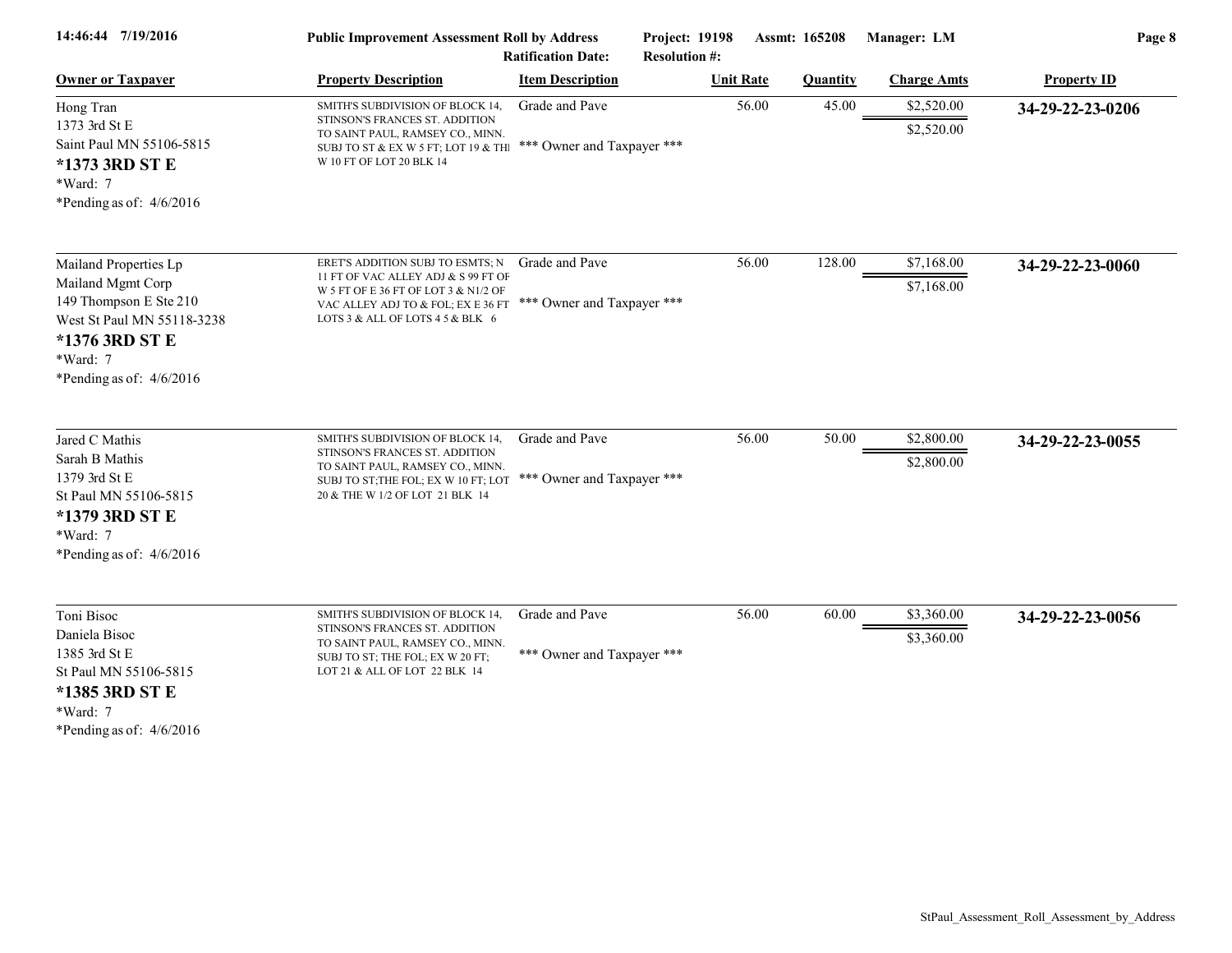| 14:46:44 7/19/2016                                                                                                              | <b>Public Improvement Assessment Roll by Address</b><br><b>Ratification Date:</b>                                                                                          |                            | <b>Project: 19198</b><br><b>Resolution #:</b> | Assmt: 165208   | Manager: LM              | Page 9                           |  |
|---------------------------------------------------------------------------------------------------------------------------------|----------------------------------------------------------------------------------------------------------------------------------------------------------------------------|----------------------------|-----------------------------------------------|-----------------|--------------------------|----------------------------------|--|
| <b>Owner or Taxpayer</b>                                                                                                        | <b>Property Description</b>                                                                                                                                                | <b>Item Description</b>    | <b>Unit Rate</b>                              | <b>Quantity</b> | <b>Charge Amts</b>       | <b>Property ID</b>               |  |
| City Of St Paul<br>25 4th St W Rm 1000                                                                                          | SMITH'S SUBDIVISION OF BLOCK 14,<br>STINSON'S FRANCES ST. ADDITION<br>TO SAINT PAUL, RAMSEY CO., MINN.                                                                     | Grade and Pave             | 56.00                                         | 40.00           | \$2,240.00<br>\$2,240.00 | 34-29-22-23-0057<br>***EXEMPT*** |  |
| St Paul MN 55102-1692<br>*1389 3RD ST E<br>*Ward: 7<br>*Pending as of: $4/6/2016$                                               | EX ST LOT 23 BLK 14                                                                                                                                                        | *** Taxpayer ***           |                                               |                 |                          |                                  |  |
| State Of Mn Trust Exempt<br>Po Box 64097<br>St Paul MN 55164-0097<br>*1389 3RD ST E<br>$*Ward: 7$<br>*Pending as of: $4/6/2016$ | SMITH'S SUBDIVISION OF BLOCK 14,<br>STINSON'S FRANCES ST. ADDITION<br>TO SAINT PAUL, RAMSEY CO., MINN.<br>EX ST LOT 23 BLK 14                                              | *** Owner ***              |                                               |                 |                          | 34-29-22-23-0057<br>***EXEMPT*** |  |
| Hlma-mt Inc                                                                                                                     | <b>EASTVIEW ADDITION NO. 3 SUBJ TO</b>                                                                                                                                     | Grade and Pave             | 56.00                                         | 134.00          | \$7,504.00               | 34-29-22-23-0059                 |  |
| 1390 Third Street E<br>St Paul MN 55106-5827<br>*1390 3RD ST E<br>*Ward: 7<br>*Pending as of: $4/6/2016$                        | ST THE N 11 FT OF VAC ALLEY ADJ<br>AND FOL E 31 FT AND EX S 99 FT THE<br>W 5 FT OF E 36 FT OF LOT 3 ERETS<br>ADD AND IN SD EASTVIEW ADD NO<br>3 VAC ALLEY ADJ AND FOL PART | *** Owner and Taxpayer *** |                                               |                 | \$7,504.00               |                                  |  |
| City Of St Paul<br>25 4th St W Rm 1000                                                                                          | SMITH'S SUBDIVISION OF BLOCK 14,<br>STINSON'S FRANCES ST. ADDITION                                                                                                         | Grade and Pave             | 56.00                                         | 29.00           | \$1,624.00               | 34-29-22-23-0058<br>***EXEMPT*** |  |
| St Paul MN 55102-1692<br>*1393 3RD ST E<br>*Ward: 7<br>*Pending as of: $4/6/2016$                                               | TO SAINT PAUL, RAMSEY CO., MINN.<br>EX ST LOT 24 BLK 14                                                                                                                    | *** Taxpayer ***           |                                               |                 | \$1,624.00               |                                  |  |
| State Of Mn Trust Exempt<br>Po Box 64097<br>St Paul MN 55164-0097<br>*1393 3RD ST E<br>$*Ward: 7$                               | SMITH'S SUBDIVISION OF BLOCK 14,<br>STINSON'S FRANCES ST. ADDITION<br>TO SAINT PAUL, RAMSEY CO., MINN.<br>EX ST LOT 24 BLK 14                                              | *** Owner ***              |                                               |                 |                          | 34-29-22-23-0058<br>***EXEMPT*** |  |

\*Pending as of: 4/6/2016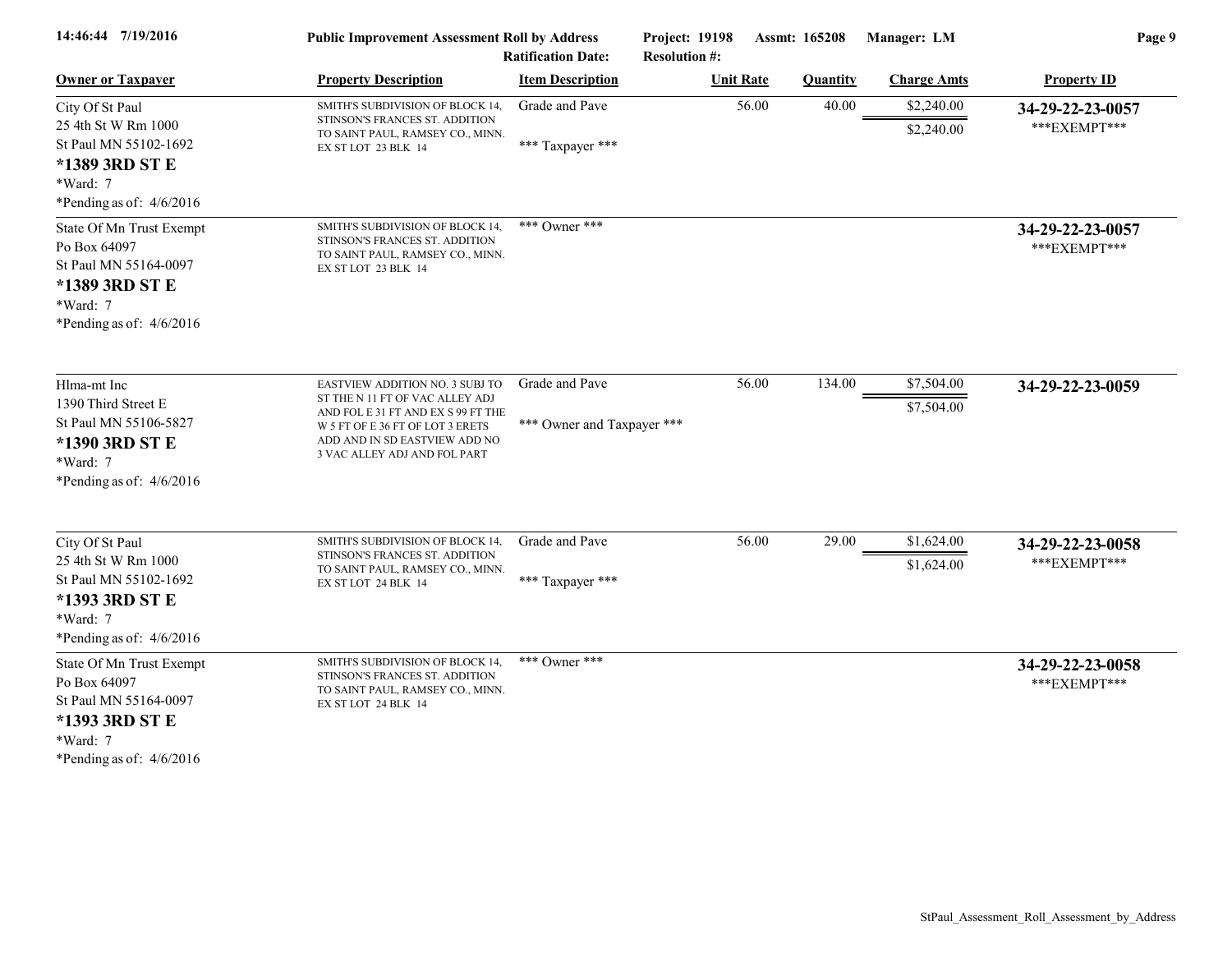| 14:46:44 7/19/2016                                                                                                                         | <b>Public Improvement Assessment Roll by Address</b><br><b>Ratification Date:</b>                                                             |                                              | Project: 19198<br><b>Resolution #:</b> | Assmt: 165208   | Manager: LM                | Page 10                           |  |
|--------------------------------------------------------------------------------------------------------------------------------------------|-----------------------------------------------------------------------------------------------------------------------------------------------|----------------------------------------------|----------------------------------------|-----------------|----------------------------|-----------------------------------|--|
| <b>Owner or Taxpayer</b>                                                                                                                   | <b>Property Description</b>                                                                                                                   | <b>Item Description</b>                      | <b>Unit Rate</b>                       | <b>Quantity</b> | <b>Charge Amts</b>         | <b>Property ID</b>                |  |
| City Of St Paul<br>25 4th St W Rm 1000<br>St Paul MN 55102-1692<br>*1411 3RD ST E<br>*Ward: 7<br>*Pending as of: $4/6/2016$                | STINSON'S FRANCES STREET<br>ADDITION TO ST. PAUL, RAMSEY CO.,<br>MINN. EX S 10 FT FOR 3RD ST THE W<br>1/2 OF BLK 13                           | Grade and Pave<br>*** Owner and Taxpayer *** | 56.00                                  | 292.00          | \$16,352.00<br>\$16,352.00 | 34-29-22-23-0133<br>***EXEMPT***  |  |
| Housing And Redev Authority<br>25 4th St W 12th Flr<br>St Paul MN 55102-1634<br>*1431 3RD ST E<br>$*Ward: 7$<br>*Pending as of: $4/6/2016$ | EASTVIEW ADDITION EX E 156 FT;<br>LOT 2 BLK 2                                                                                                 | Grade and Pave<br>*** Owner and Taxpayer *** | 56.00                                  | 78.00           | \$4,368.00<br>\$4,368.00   | 34-29-22-24-0077                  |  |
| City Of St Paul<br>25 4th St W Rm 1000<br>St Paul MN 55102-1692<br>*1433 3RD ST E<br>$*Ward: 7$<br>*Pending as of: $4/6/2016$              | <b>EASTVIEW ADDITION EX E 145 FT</b><br>AND EX PART W OF EXTENDED W ${\rm L}$<br>OF E ONE FT OF LOT 3O BLK 4<br>EASTVIEW ADD NO 3 LOT 2 BLK 2 | Grade and Pave<br>*** Taxpayer ***           | 56.00                                  | 11.00           | \$616.00<br>\$616.00       | 34-29-22-24-0040<br>*** EXEMPT*** |  |
| State Of Mn Trust Exempt<br>Po Box 64097<br>St Paul MN 55164-0097<br>*1433 3RD ST E<br>*Ward: 7<br>*Pending as of: $4/6/2016$              | <b>EASTVIEW ADDITION EX E 145 FT</b><br>AND EX PART W OF EXTENDED W L<br>OF E ONE FT OF LOT 3O BLK 4<br>EASTVIEW ADD NO 3 LOT 2 BLK 2         | *** Owner ***                                |                                        |                 |                            | 34-29-22-24-0040<br>***EXEMPT***  |  |
| Damon D Mason<br>1435 3rd St E<br>Saint Paul MN 55106-5801<br>*1435 3RD ST E<br>$*Ward: 7$<br>*Pending as of: $4/6/2016$                   | EASTVIEW ADDITION W 70 FT OF E<br>145 FT OF LOT 2 BLK 2                                                                                       | Grade and Pave<br>*** Owner and Taxpayer *** | 56.00                                  | 70.00           | \$3,920.00<br>\$3,920.00   | 34-29-22-24-0041                  |  |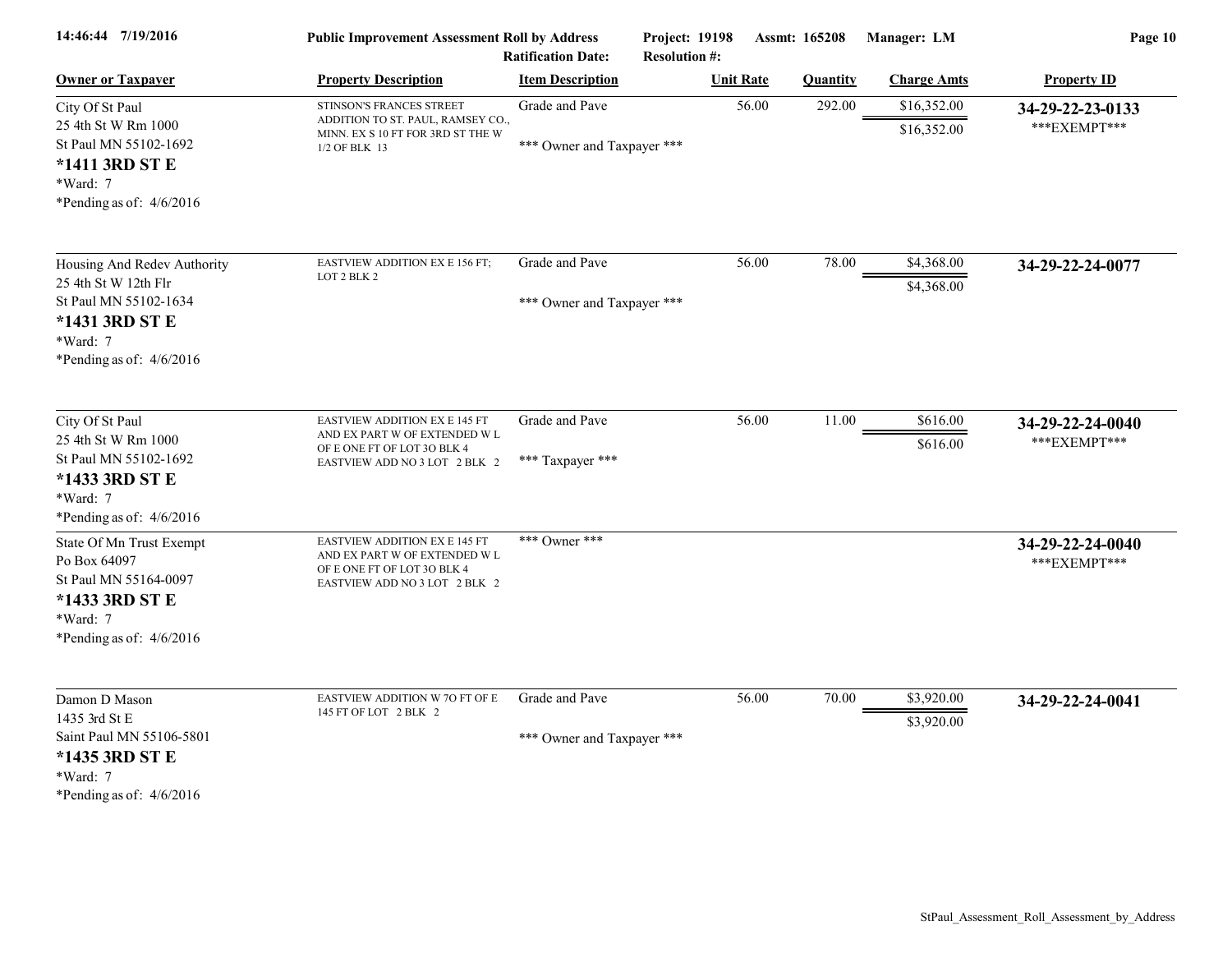| 14:46:44 7/19/2016                                                                                                                   | <b>Public Improvement Assessment Roll by Address</b><br><b>Ratification Date:</b> |                                              | Project: 19198<br><b>Resolution #:</b> | Assmt: 165208    |                 | Manager: LM              | Page 11            |
|--------------------------------------------------------------------------------------------------------------------------------------|-----------------------------------------------------------------------------------|----------------------------------------------|----------------------------------------|------------------|-----------------|--------------------------|--------------------|
| <b>Owner or Taxpayer</b>                                                                                                             | <b>Property Description</b>                                                       | <b>Item Description</b>                      |                                        | <b>Unit Rate</b> | <b>Quantity</b> | <b>Charge Amts</b>       | <b>Property ID</b> |
| <b>Blianchong Lor</b><br>Mai Chou Moua<br>1439 3rd St E<br>Saint Paul MN 55106-5801                                                  | EASTVIEW ADDITION E 75 FT OF LOT<br>2 BLK 2                                       | Grade and Pave<br>*** Owner and Taxpayer *** |                                        | 56.00            | 75.00           | \$4,200.00<br>\$4,200.00 | 34-29-22-24-0042   |
| *1439 3RD ST E<br>*Ward: 7<br>*Pending as of: $4/6/2016$                                                                             |                                                                                   |                                              |                                        |                  |                 |                          |                    |
| Susan K Longbehn<br>1445 3rd St E<br>St Paul MN 55106-5830<br>*1445 3RD ST E                                                         | EASTVIEW ADDITION LOT 9 BLK 1                                                     | Grade and Pave<br>*** Owner and Taxpayer *** |                                        | 56.00            | 58.00           | \$3,248.00<br>\$3,248.00 | 34-29-22-24-0029   |
| *Ward: 7<br>*Pending as of: $4/6/2016$                                                                                               |                                                                                   |                                              |                                        |                  |                 |                          |                    |
| Shoua Xiong<br>1450 3rd St E<br>Saint Paul MN 55106-5829<br>*1450 3RD ST E<br>*Ward: 7<br>*Pending as of: $4/6/2016$                 | EASTVIEW ADDITION NO. 2 LOT 7<br>BLK 3                                            | Grade and Pave<br>*** Owner and Taxpayer *** |                                        | 56.00            | 58.00           | \$3,248.00<br>\$3,248.00 | 34-29-22-24-0061   |
| Conroy Smith<br>Carrie M Smith<br>1451 3rd St E<br>St Paul MN 55106-5830<br>*1451 3RD ST E<br>*Ward: 7<br>*Pending as of: $4/6/2016$ | EASTVIEW ADDITION LOT 10 BLK 1                                                    | Grade and Pave<br>*** Owner and Taxpayer *** |                                        | 56.00            | 58.00           | \$3,248.00<br>\$3,248.00 | 34-29-22-24-0030   |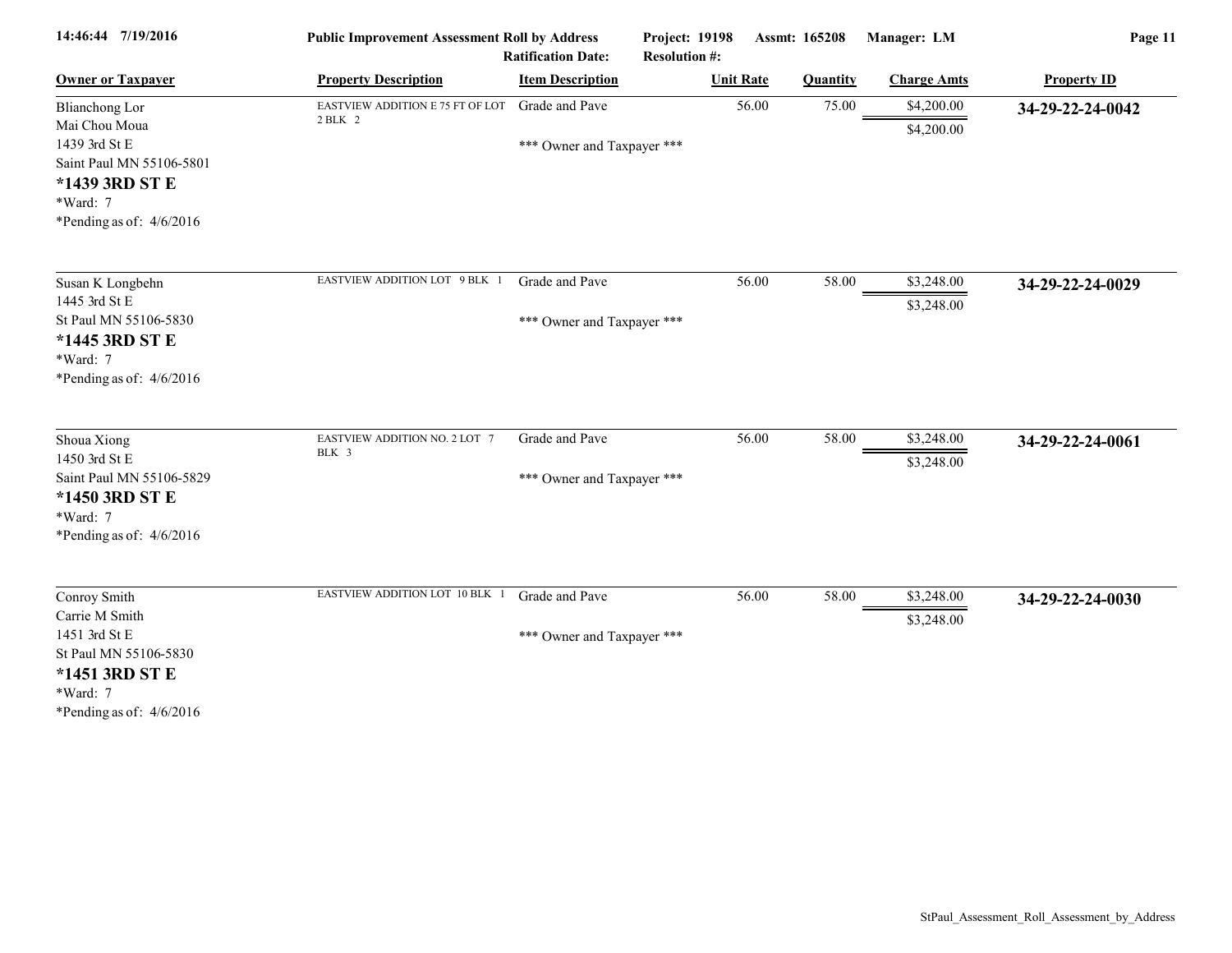| 14:46:44 7/19/2016                                                                                                      | <b>Public Improvement Assessment Roll by Address</b><br><b>Ratification Date:</b> |                            | Project: 19198<br><b>Resolution #:</b> | Assmt: 165208 |                 | Manager: LM              | Page 12            |  |
|-------------------------------------------------------------------------------------------------------------------------|-----------------------------------------------------------------------------------|----------------------------|----------------------------------------|---------------|-----------------|--------------------------|--------------------|--|
| <b>Owner or Taxpayer</b>                                                                                                | <b>Property Description</b>                                                       | <b>Item Description</b>    | <b>Unit Rate</b>                       |               | <b>Quantity</b> | <b>Charge Amts</b>       | <b>Property ID</b> |  |
| Wilmington Savings Fund Society Fsb<br>Trustee                                                                          | EASTVIEW ADDITION LOT 11 BLK 1                                                    | Grade and Pave             |                                        | 56.00         | 58.00           | \$3,248.00<br>\$3,248.00 | 34-29-22-24-0031   |  |
| 120 S 6th St Ste 2100<br>Minneapolis MN 55402-1823<br>*1457 3RD ST E<br>*Ward: 7<br>*Pending as of: $4/6/2016$          |                                                                                   | *** Owner and Taxpayer *** |                                        |               |                 |                          |                    |  |
| Rui Liang Lin                                                                                                           | <b>EASTVIEW ADDITION NO. 2 EX E 36</b>                                            | Grade and Pave             |                                        | 56.00         | 80.00           | \$4,480.00               | 34-29-22-24-0060   |  |
| Miao Huang Lin<br>1458 3rd St E<br>St Paul MN 55106-5829<br>*1458 3RD ST E<br>*Ward: 7<br>*Pending as of: $4/6/2016$    | FT LOT 5 AND ALL OF LOT 6 BLK 3                                                   | *** Owner and Taxpayer *** |                                        |               |                 | \$4,480.00               |                    |  |
| Soe Thein                                                                                                               | EASTVIEW ADDITION LOT 12 BLK 1                                                    | Grade and Pave             |                                        | 56.00         | 58.00           | \$3,248.00               | 34-29-22-24-0032   |  |
| Christina Shin<br>1463 3rd St E<br>Saint Paul MN 55106-5830<br>*1463 3RD ST E<br>*Ward: 7<br>*Pending as of: $4/6/2016$ |                                                                                   | *** Owner and Taxpayer *** |                                        |               |                 | \$3,248.00               |                    |  |
| Ga Tong Thao                                                                                                            | <b>EASTVIEW ADDITION NO. 2 EX E 29</b>                                            | Grade and Pave             |                                        | 56.00         | 65.00           | \$3,640.00               | 34-29-22-24-0059   |  |
| Bao Vang<br>1466 3rd St E<br>Saint Paul MN 55106-5829<br>*1466 3RD ST E<br>*Ward: 7<br>*Pending as of: $4/6/2016$       | FT LOT 4 AND E 36 FT OF LOT 5 BLK<br>3                                            | *** Owner and Taxpayer *** |                                        |               |                 | \$3,640.00               |                    |  |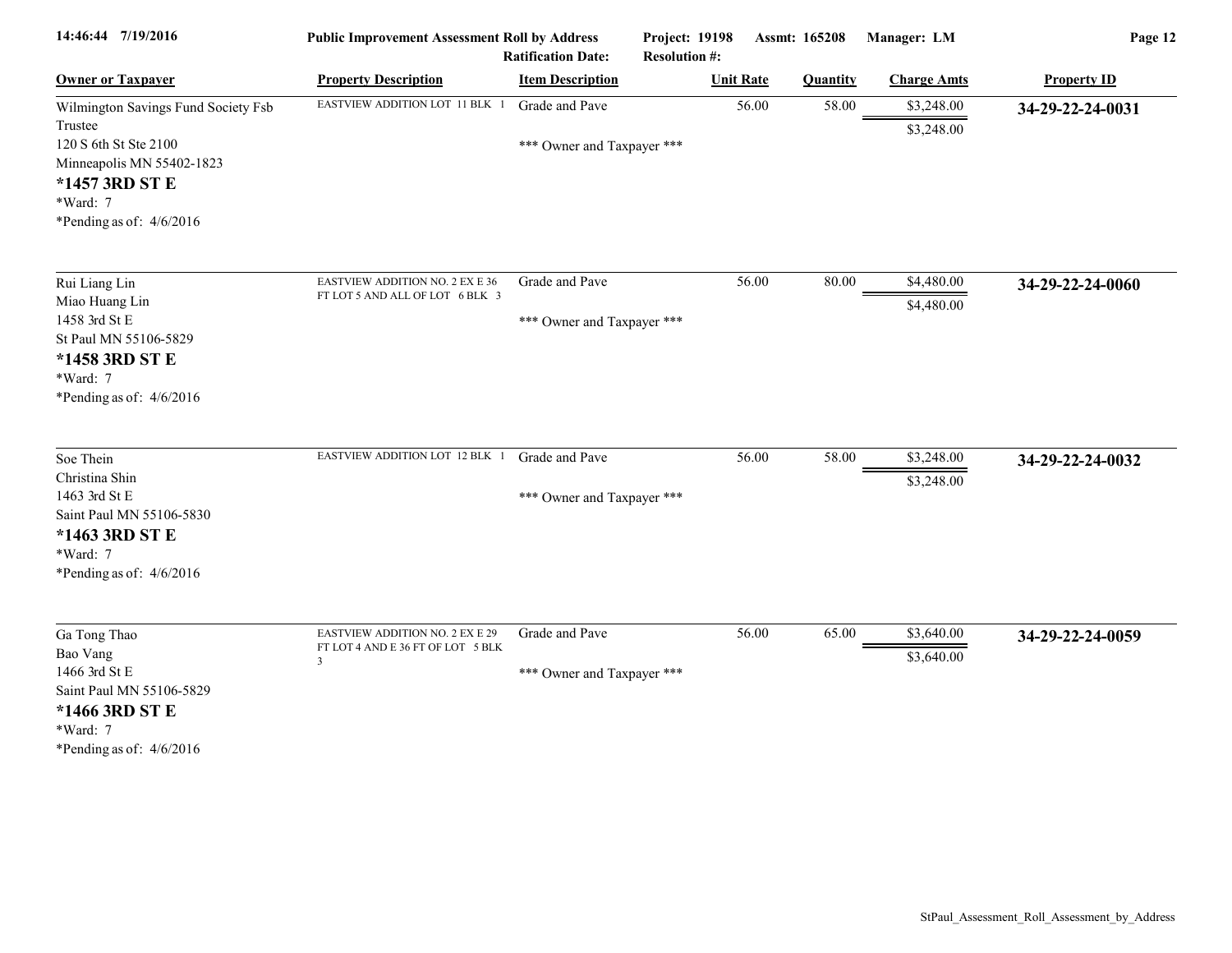| 14:46:44 7/19/2016                                                                                                                                 | <b>Public Improvement Assessment Roll by Address</b><br><b>Ratification Date:</b> |                                              | <b>Project: 19198</b><br><b>Resolution #:</b> | Assmt: 165208   | Manager: LM              | Page 13            |  |
|----------------------------------------------------------------------------------------------------------------------------------------------------|-----------------------------------------------------------------------------------|----------------------------------------------|-----------------------------------------------|-----------------|--------------------------|--------------------|--|
| <b>Owner or Taxpayer</b>                                                                                                                           | <b>Property Description</b>                                                       | <b>Item Description</b>                      | <b>Unit Rate</b>                              | <b>Quantity</b> | <b>Charge Amts</b>       | <b>Property ID</b> |  |
| Susan Grandstaff<br>Justin Grandstaff                                                                                                              | <b>EASTVIEW ADDITION NO. 2 E 29 FT</b><br>OF LOT 4 AND W 1/2 OF LOT 3 BLK         | Grade and Pave                               | 56.00                                         | 58.00           | \$3,248.00<br>\$3,248.00 | 34-29-22-24-0058   |  |
| 1472 3rd St E<br>St Paul MN 55106-5829<br>*1472 3RD ST E<br>*Ward: 7<br>*Pending as of: $4/6/2016$                                                 | $\mathcal{R}$                                                                     | *** Owner and Taxpayer ***                   |                                               |                 |                          |                    |  |
| Michael Thao<br>Tong Vang Thao                                                                                                                     | EASTVIEW ADDITION LOTS 13 AND<br>LOT 14 BLK 1                                     | Grade and Pave                               | 56.00                                         | 116.00          | \$6,496.00               | 34-29-22-24-0033   |  |
| 1475 3rd St E<br>Saint Paul MN 55106-5830<br>*1475 3RD ST E<br>*Ward: 7<br>*Pending as of: $4/6/2016$                                              |                                                                                   | *** Owner and Taxpayer ***                   |                                               |                 | \$6,496.00               |                    |  |
| Santiago E Rodriguez<br>Tamara L Rodriguez<br>1478 3rd St E<br>St Paul MN 55106-5829<br>*1478 3RD ST E<br>$*Ward: 7$<br>*Pending as of: $4/6/2016$ | EASTVIEW ADDITION NO. 2 E 1/2 OF<br>LOT 3 AND W 1/2 OF LOT 2 BLK 3                | Grade and Pave<br>*** Owner and Taxpayer *** | 56.00                                         | 58.00           | \$3,248.00<br>\$3,248.00 | 34-29-22-24-0057   |  |
| 4s Properties Llc<br>7745 7th St N<br>Oakdale MN 55128-5376<br>*1483 3RD ST E<br>*Ward: 7                                                          | EASTVIEW ADDITION LOT 15 BLK 1                                                    | Grade and Pave<br>*** Owner and Taxpayer *** | 56.00                                         | 58.00           | \$3,248.00<br>\$3,248.00 | 34-29-22-24-0034   |  |
| *Pending as of: $4/6/2016$                                                                                                                         |                                                                                   |                                              |                                               |                 |                          |                    |  |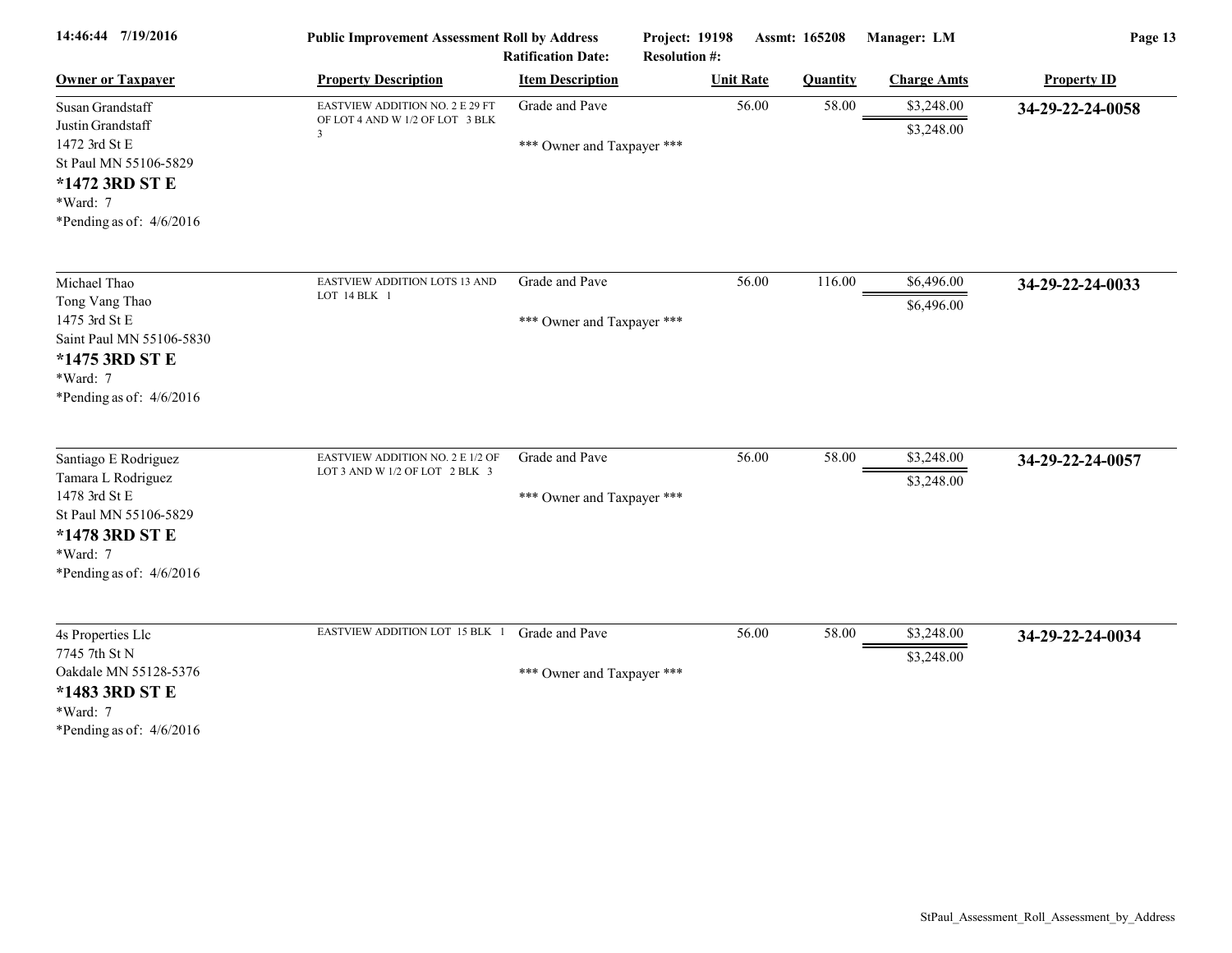| 14:46:44 7/19/2016                                                                                                                                | <b>Public Improvement Assessment Roll by Address</b>             | <b>Ratification Date:</b>                    | Project: 19198<br><b>Resolution #:</b> |       | Assmt: 165208   | Manager: LM              | Page 14            |
|---------------------------------------------------------------------------------------------------------------------------------------------------|------------------------------------------------------------------|----------------------------------------------|----------------------------------------|-------|-----------------|--------------------------|--------------------|
| <b>Owner or Taxpayer</b>                                                                                                                          | <b>Property Description</b>                                      | <b>Item Description</b>                      | <b>Unit Rate</b>                       |       | <b>Quantity</b> | <b>Charge Amts</b>       | <b>Property ID</b> |
| Meng Vang<br>73586 Sun Valley Dr<br>Twentynine Palms CA 92277-8706<br>*1486 3RD ST E<br>*Ward: 7<br>*Pending as of: $4/6/2016$                    | EASTVIEW ADDITION NO. 2 E 1/2 OF<br>LOT 2 AND ALL OF LOT 1 BLK 3 | Grade and Pave<br>*** Owner and Taxpayer *** |                                        | 56.00 | 87.00           | \$4,872.00<br>\$4,872.00 | 34-29-22-24-0056   |
| Zengxeng Thao<br>1487 3rd St E<br>Saint Paul MN 55106-5830<br>*1487 3RD ST E<br>*Ward: 7<br>*Pending as of: $4/6/2016$                            | EASTVIEW ADDITION LOT 16 BLK 1                                   | Grade and Pave<br>*** Owner and Taxpayer *** |                                        | 56.00 | 58.00           | \$3,248.00<br>\$3,248.00 | 34-29-22-24-0035   |
| Mai Neng Vang<br>1491 3rd St E<br>Saint Paul MN 55106-5437<br>*1491 3RD ST E<br>*Ward: 7<br>*Pending as of: $4/6/2016$                            | MORAVEC ADDITION NO. 2 LOT 8<br>BLK 3                            | Grade and Pave<br>*** Owner and Taxpayer *** |                                        | 56.00 | 52.00           | \$2,912.00<br>\$2,912.00 | 34-29-22-24-0012   |
| Christina L Peterson<br>1495 3rd St E<br>Saint Paul MN 55106-5437<br>*1495 3RD ST E<br>*Ward: 7<br>*Pending as of: $4/6/2016$                     | MORAVEC ADDITION NO. 2 LOT 9<br>BLK 3                            | Grade and Pave<br>*** Owner and Taxpayer *** |                                        | 56.00 | 52.00           | \$2,912.00<br>\$2,912.00 | 34-29-22-24-0013   |
| <b>Edward J Sanders</b><br>Carole J Sanders<br>1499 3rd St E<br>St Paul MN 55106-5437<br>*1499 3RD ST E<br>*Ward: 7<br>*Pending as of: $4/6/2016$ | MORAVEC ADDITION NO. 2 LOT 10<br>BLK 3                           | Grade and Pave<br>*** Owner and Taxpayer *** |                                        | 56.00 | 52.00           | \$2,912.00<br>\$2,912.00 | 34-29-22-24-0014   |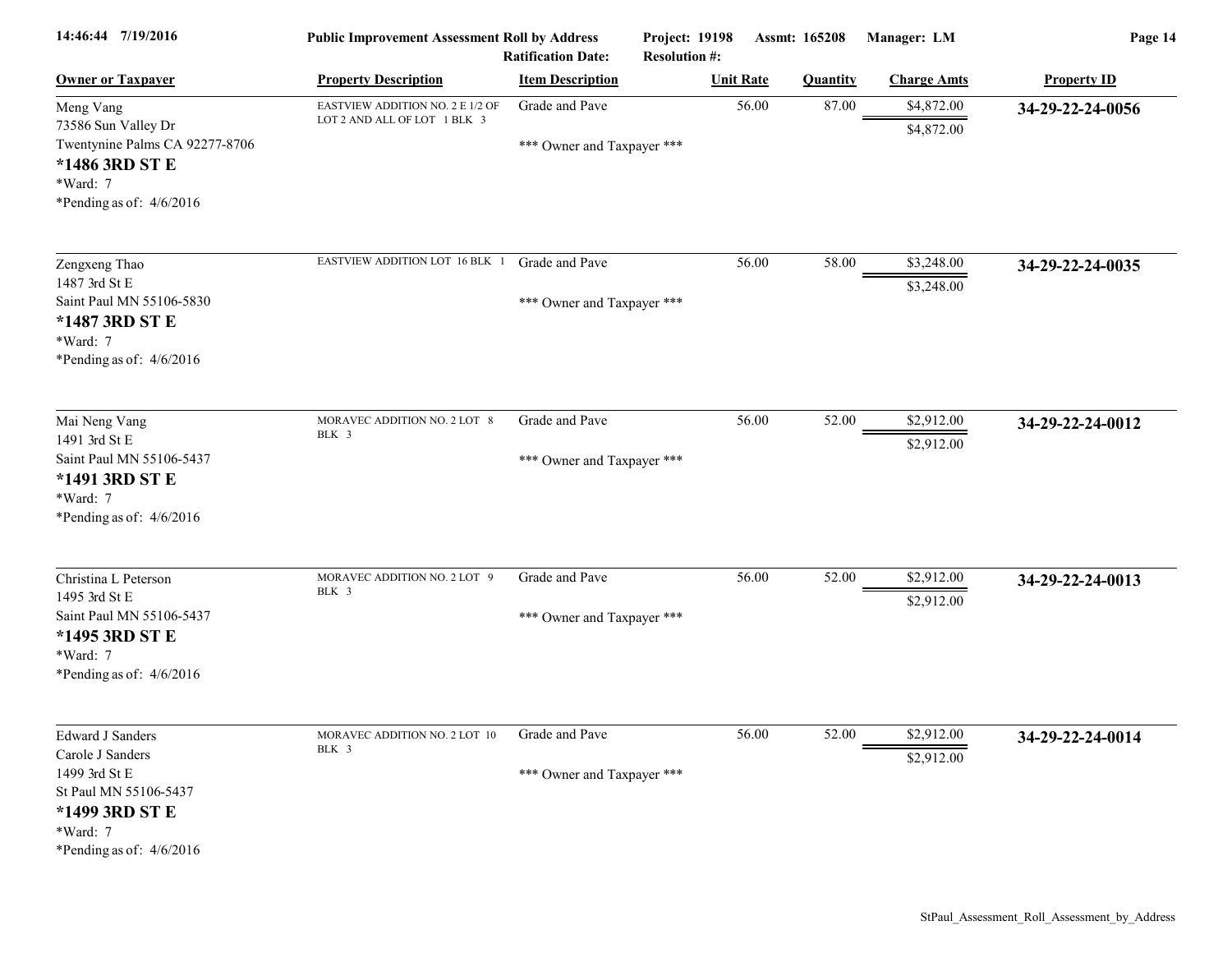| 14:46:44 7/19/2016                                                                                                                 | <b>Public Improvement Assessment Roll by Address</b><br><b>Ratification Date:</b> |                                              | Project: 19198<br>Assmt: 165208<br><b>Resolution #:</b> |                 | Manager: LM              | Page 15            |  |
|------------------------------------------------------------------------------------------------------------------------------------|-----------------------------------------------------------------------------------|----------------------------------------------|---------------------------------------------------------|-----------------|--------------------------|--------------------|--|
| <b>Owner or Taxpayer</b>                                                                                                           | <b>Property Description</b>                                                       | <b>Item Description</b>                      | <b>Unit Rate</b>                                        | <b>Quantity</b> | <b>Charge Amts</b>       | <b>Property ID</b> |  |
| Leiwei Vang<br>1505 3rd St E<br>Saint Paul MN 55106-5437<br>*1505 3RD ST E<br>*Ward: 7<br>*Pending as of: 4/6/2016                 | MORAVEC ADDITION NO. 2 LOT 11<br>BLK 3                                            | Grade and Pave<br>*** Owner and Taxpayer *** | 56.00                                                   | 52.00           | \$2,912.00<br>\$2,912.00 | 34-29-22-24-0015   |  |
| Heng M Chhour<br>1511 3rd St E<br>Saint Paul MN 55106-5437<br>*1511 3RD ST E<br>*Ward: 7<br>*Pending as of: $4/6/2016$             | MORAVEC ADDITION NO. 2 LOT 12<br>BLK 3                                            | Grade and Pave<br>*** Owner and Taxpayer *** | 56.00                                                   | 52.00           | \$2,912.00<br>\$2,912.00 | 34-29-22-24-0016   |  |
| Cher Tong Moua<br>Pheng Moua<br>1517 3rd St E<br>St Paul MN 55106-5437<br>*1517 3RD ST E<br>*Ward: 7<br>*Pending as of: $4/6/2016$ | MORAVEC ADDITION NO. 2 LOT 13<br>BLK 3                                            | Grade and Pave<br>*** Owner and Taxpayer *** | 56.00                                                   | 52.00           | \$2,912.00<br>\$2,912.00 | 34-29-22-24-0017   |  |
| Ha Duong<br>641 Dale St N<br>Saint Paul MN 55104-1642<br>*1523 3RD ST E<br>*Ward: 7<br>*Pending as of: $4/6/2016$                  | MORAVEC ADDITION NO. 2 LOT 14<br>BLK 3                                            | Grade and Pave<br>*** Owner and Taxpayer *** | 56.00                                                   | 52.00           | \$2,912.00<br>\$2,912.00 | 34-29-22-24-0018   |  |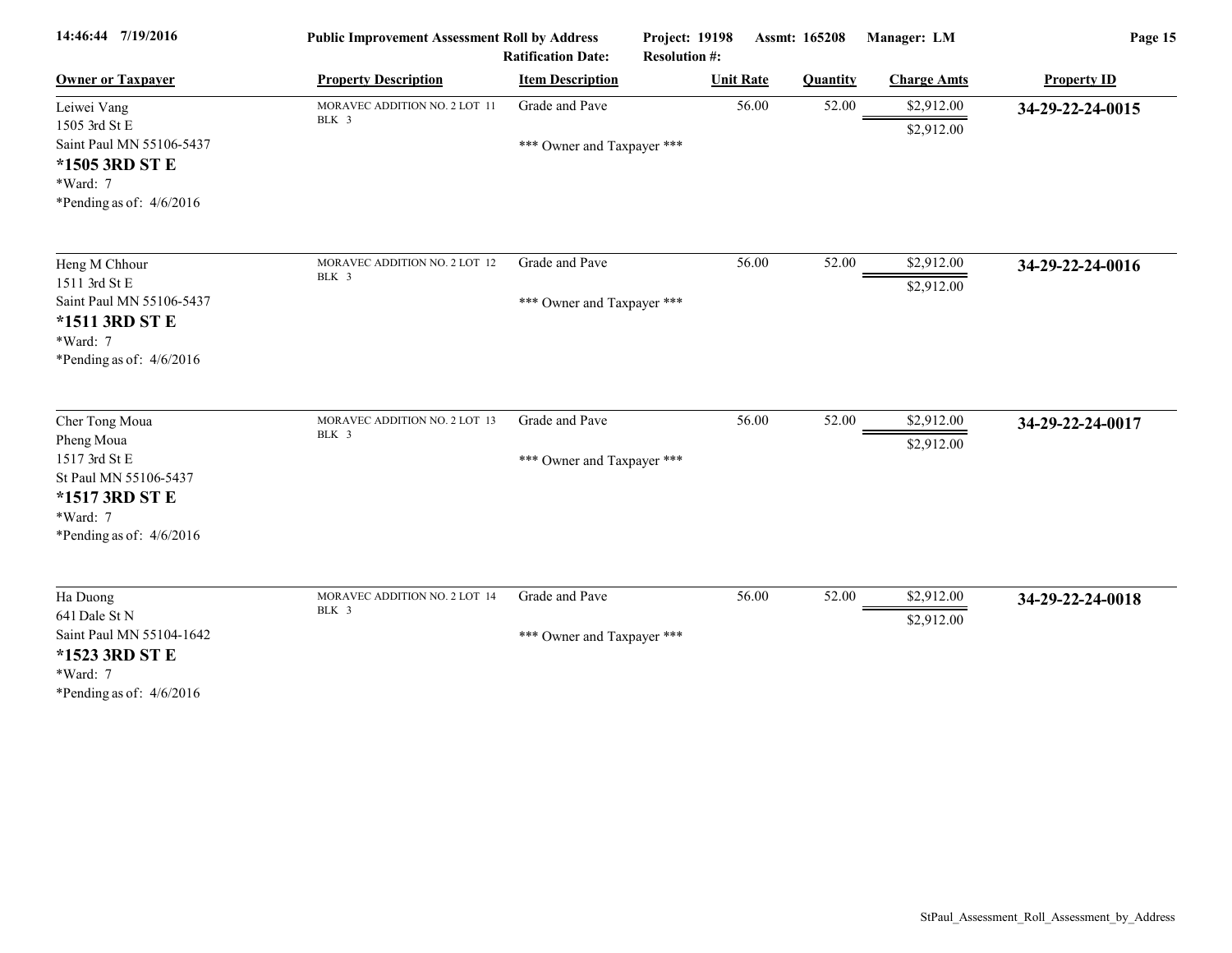| 14:46:44 7/19/2016                                                                                                                                  | <b>Public Improvement Assessment Roll by Address</b><br><b>Ratification Date:</b>                                                   |                            | Project: 19198<br><b>Resolution #:</b> | <b>Assmt: 165208</b> |                 | Manager: LM              | Page 16            |  |
|-----------------------------------------------------------------------------------------------------------------------------------------------------|-------------------------------------------------------------------------------------------------------------------------------------|----------------------------|----------------------------------------|----------------------|-----------------|--------------------------|--------------------|--|
| <b>Owner or Taxpayer</b>                                                                                                                            | <b>Property Description</b>                                                                                                         | <b>Item Description</b>    |                                        | <b>Unit Rate</b>     | <b>Quantity</b> | <b>Charge Amts</b>       | <b>Property ID</b> |  |
| Alanzo Moore<br>Renee Moore                                                                                                                         | MORAVEC ADDITION NO. 2 LOT 15<br>BLK 3                                                                                              | Grade and Pave             |                                        | 56.00                | 52.00           | \$2,912.00<br>\$2,912.00 | 34-29-22-24-0019   |  |
| 1529 3rd St E<br>St Paul MN 55106-5437<br>*1529 3RD ST E<br>*Ward: 7<br>*Pending as of: $4/6/2016$                                                  |                                                                                                                                     | *** Owner and Taxpayer *** |                                        |                      |                 |                          |                    |  |
| Alice E Maclennan<br>1535 3rd St E                                                                                                                  | MORAVEC ADDITION NO. 2 LOT 16<br>BLK 3                                                                                              | Grade and Pave             |                                        | 56.00                | 53.00           | \$2,968.00<br>\$2,968.00 | 34-29-22-24-0020   |  |
| St Paul MN 55106-5437<br>*1535 3RD ST E<br>*Ward: 7<br>*Pending as of: $4/6/2016$                                                                   |                                                                                                                                     | *** Owner and Taxpayer *** |                                        |                      |                 |                          |                    |  |
| William I Hernandez<br>Claudia Y Hernandez<br>1538 3rd St E<br>Saint Paul MN 55106-5434<br>*1538 3RD ST E<br>*Ward: 7<br>*Pending as of: $4/6/2016$ | G. V. BACON'S ADDITION SUBJ TO STS Grade and Pave<br>THE E 1/2 OF HAZELWOOD ST VAC<br>ACCRUING AND W 1/2 OF LOT 12<br><b>BLK 16</b> | *** Owner and Taxpayer *** |                                        | 56.00                | 50.00           | \$2,800.00<br>\$2,800.00 | 34-29-22-13-0103   |  |
| Dary Ek<br>Sunsary Keo<br>1544 3rd St E<br>St Paul MN 55106-5434<br>*1540 3RD ST E<br>*Ward: 7<br>*Pending as of: $4/6/2016$                        | G. V. BACON'S ADDITION SUBJ TO STS Grade and Pave<br>THE E 1/2 OF LOT 12 AND ALL OF<br>LOT 11 BLK 16                                | *** Owner and Taxpayer *** |                                        | 56.00                | 60.00           | \$3,360.00<br>\$3,360.00 | 34-29-22-13-0102   |  |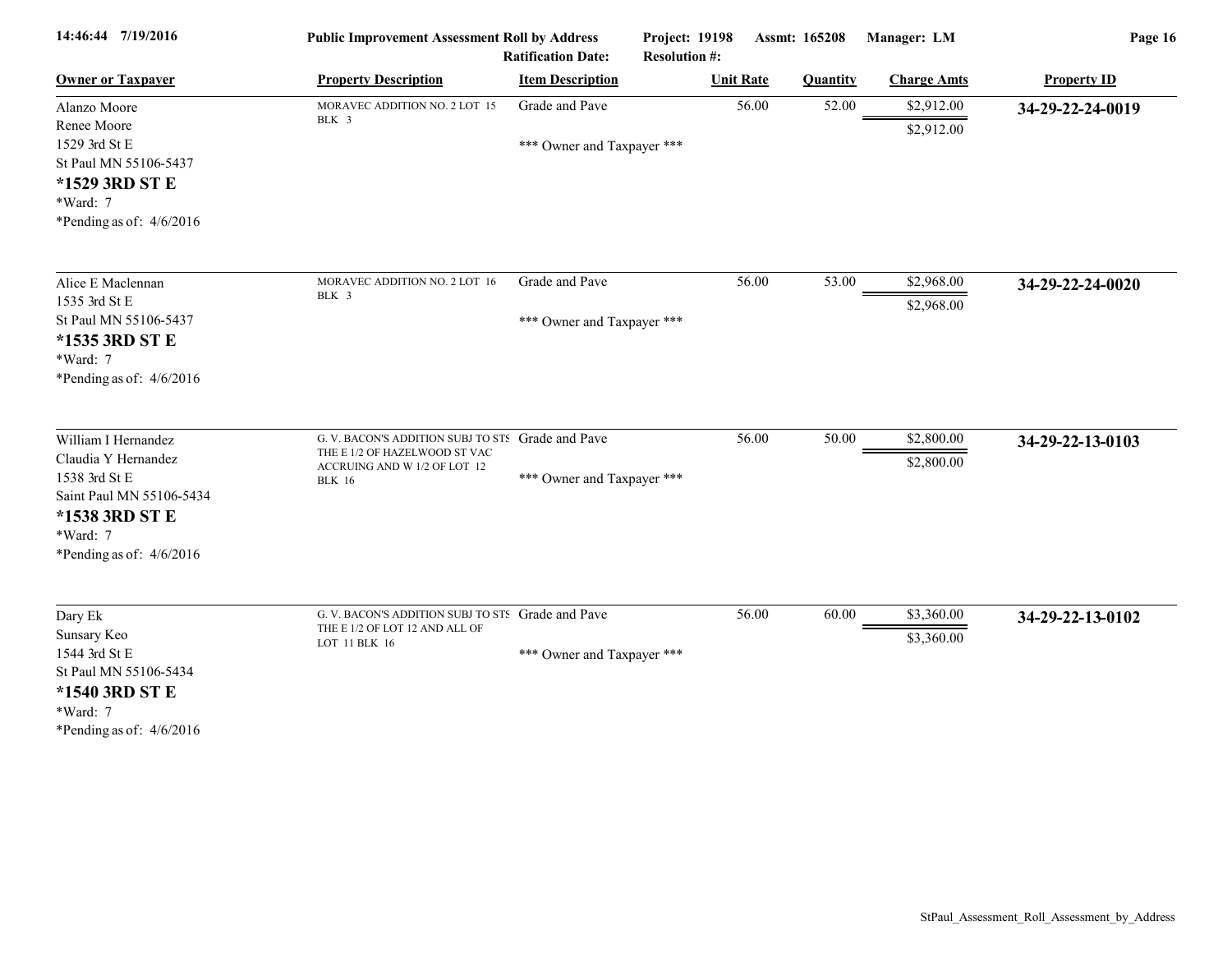| 14:46:44 7/19/2016                                                                                                                     | <b>Public Improvement Assessment Roll by Address</b><br><b>Ratification Date:</b> |                                              | Project: 19198<br><b>Resolution #:</b> | Assmt: 165208    |                 | Manager: LM              | Page 17            |  |
|----------------------------------------------------------------------------------------------------------------------------------------|-----------------------------------------------------------------------------------|----------------------------------------------|----------------------------------------|------------------|-----------------|--------------------------|--------------------|--|
| <b>Owner or Taxpayer</b>                                                                                                               | <b>Property Description</b>                                                       | <b>Item Description</b>                      |                                        | <b>Unit Rate</b> | <b>Quantity</b> | <b>Charge Amts</b>       | <b>Property ID</b> |  |
| Oscar Coca<br>1550 3rd St E<br>St Paul MN 55106-5434<br>*1550 3RD ST E<br>*Ward: 7<br>*Pending as of: $4/6/2016$                       | G. V. BACON'S ADDITION EX N 10 FT<br>FOR ST LOT 10 BLK 16                         | Grade and Pave<br>*** Owner and Taxpayer *** |                                        | 56.00            | 40.00           | \$2,240.00<br>\$2,240.00 | 34-29-22-13-0101   |  |
| Doua Xiong<br>Bee Yang<br>1554 3 St E<br>St Paul MN 55106-5434<br>*1554 3RD ST E<br>*Ward: 7<br>*Pending as of: $4/6/2016$             | G. V. BACON'S ADDITION EX N 10 FT<br>FOR ST LOT 9 BLK 16                          | Grade and Pave<br>*** Owner and Taxpayer *** |                                        | 56.00            | 40.00           | \$2,240.00<br>\$2,240.00 | 34-29-22-13-0100   |  |
| Myrna Abrego<br>Victor Abrego<br>1558 3rd St E<br>Saint Paul MN 55106-5434<br>*1558 3RD ST E<br>*Ward: 7<br>*Pending as of: $4/6/2016$ | G. V. BACON'S ADDITION EX N 10 FT<br>FOR ST LOT 8 BLK 16                          | Grade and Pave<br>*** Owner and Taxpayer *** |                                        | 56.00            | 40.00           | \$2,240.00<br>\$2,240.00 | 34-29-22-13-0099   |  |
| Pa Vang<br>1562 3rd St E<br>Saint Paul MN 55106-5434<br>*1562 3RD ST E<br>*Ward: 7<br>*Pending as of: $4/6/2016$                       | G. V. BACON'S ADDITION EX N 10 FT<br>FOR ST LOT 7 BLK 16                          | Grade and Pave<br>*** Owner and Taxpayer *** |                                        | 56.00            | 40.00           | \$2,240.00<br>\$2,240.00 | 34-29-22-13-0098   |  |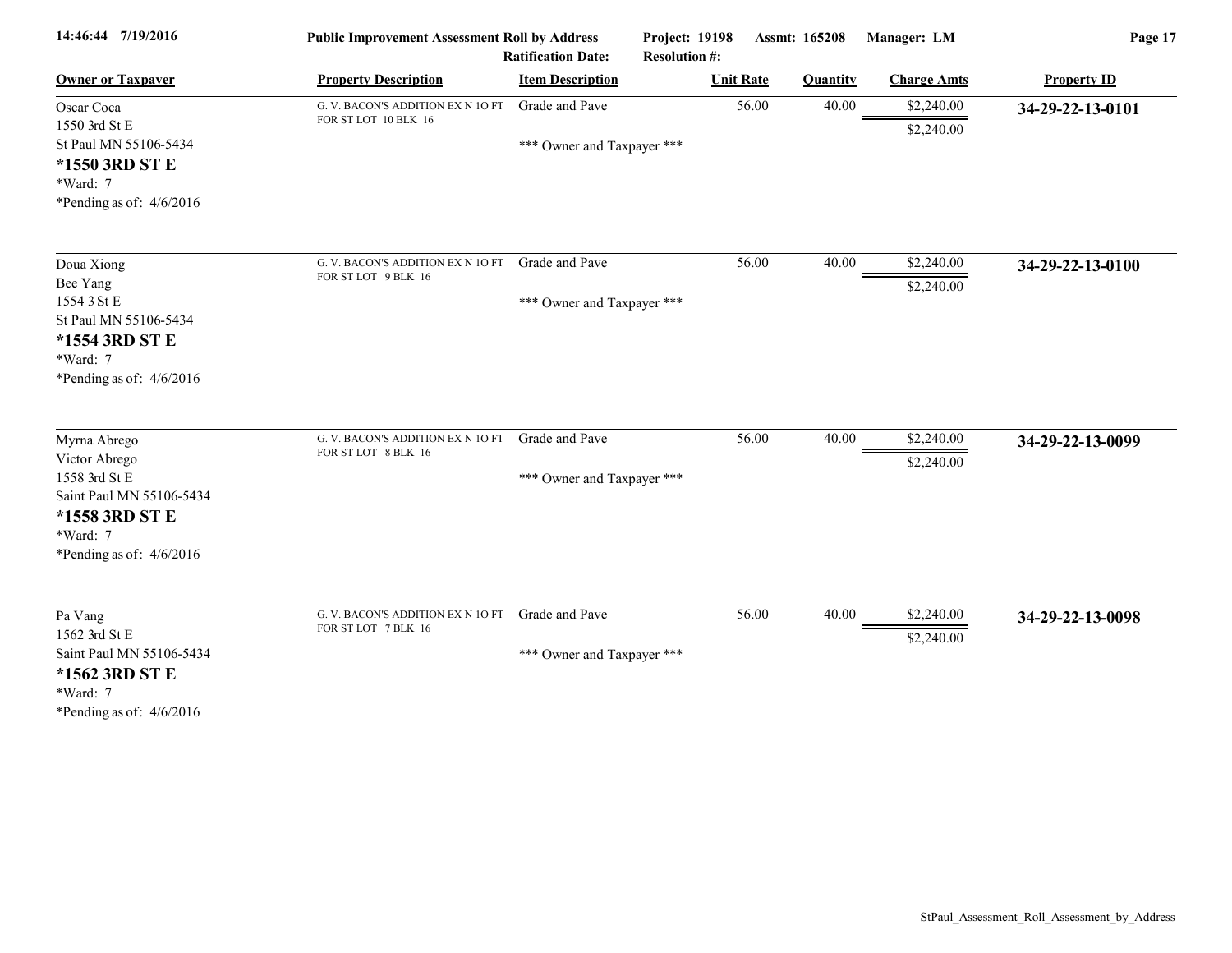| 14:46:44 7/19/2016                                                                                                                               | <b>Public Improvement Assessment Roll by Address</b><br><b>Ratification Date:</b>                                                                                                                                  |                                              | <b>Project: 19198</b><br><b>Resolution #:</b> | Assmt: 165208 |                 | Manager: LM              | Page 18            |  |
|--------------------------------------------------------------------------------------------------------------------------------------------------|--------------------------------------------------------------------------------------------------------------------------------------------------------------------------------------------------------------------|----------------------------------------------|-----------------------------------------------|---------------|-----------------|--------------------------|--------------------|--|
| <b>Owner or Taxpayer</b>                                                                                                                         | <b>Property Description</b>                                                                                                                                                                                        | <b>Item Description</b>                      | <b>Unit Rate</b>                              |               | <b>Quantity</b> | <b>Charge Amts</b>       | <b>Property ID</b> |  |
| Santiago E Rodriquez<br>Tamara L Rodriquez<br>1566 3rd St E<br>St Paul MN 55106-5434<br>*1566 3RD ST E<br>*Ward: 7<br>*Pending as of: $4/6/2016$ | G. V. BACON'S ADDITION SUBJ TO ST<br>W 10 FT OF LOT 5 AND ALL OF LOT 6<br><b>BLK</b> 16                                                                                                                            | Grade and Pave<br>*** Owner and Taxpayer *** |                                               | 56.00         | 50.00           | \$2,800.00<br>\$2,800.00 | 34-29-22-13-0097   |  |
| Ezequiel V Garcia<br>Maria E Vega<br>1570 3rd St E<br>St Paul MN 55106-5434<br>*1570 3RD ST E<br>*Ward: 7<br>*Pending as of: $4/6/2016$          | G. V. BACON'S ADDITION SUBJ TO ST<br>THE FOL; COM ON S LINE OF E THIRD<br>ST 235 FT W OF W LINE OF GERMAIN<br>ST FOR POINT OF BEG TH CONT W ON<br>SD ST FOR 75 FT MOL TH S PAR TO<br>GERMAIN ST TO ALLEY THE ON SD | Grade and Pave<br>*** Owner and Taxpayer *** |                                               | 56.00         | 75.00           | \$4,200.00<br>\$4,200.00 | 34-29-22-13-0096   |  |
| Gnia Kou Vu<br>1576 3rd St E<br>St Paul MN 55106-5434<br>*1576 3RD ST E<br>*Ward: 7<br>*Pending as of: $4/6/2016$                                | HEINEMANN, MCCONVILLE AND<br>STIERLE'S SUBDIVISION OF LOTS 2,<br>12, 13 OF LEE'S SUBURBAN HOMES<br>SUBJ TO ST THE FOL; COM ON SL OF E<br>THIRD ST 177 FT W OF WL OF<br>GERMAIN ST FOR PT OF BEG TH                 | Grade and Pave<br>*** Owner and Taxpayer *** |                                               | 56.00         | 58.00           | \$3,248.00<br>\$3,248.00 | 34-29-22-13-0095   |  |
| Deborah J Vruno<br>1582 3rd St E<br>St Paul MN 55106-5434<br>*1582 3RD ST E<br>*Ward: 7<br>*Pending as of: $4/6/2016$                            | HEINEMANN, MCCONVILLE AND<br>STIERLE'S SUBDIVISION OF LOTS 2,<br>12, 13 OF LEE'S SUBURBAN HOMES<br>SUBJ TO ST THE FOL ALL OF LOT 1 &<br>PART OF LOT 2 BLK 16 OF G V<br>BACONS ADD LYING E OF A L 177 FT            | Grade and Pave<br>*** Owner and Taxpayer *** |                                               | 56.00         | 57.00           | \$3,192.00<br>\$3,192.00 | 34-29-22-13-0094   |  |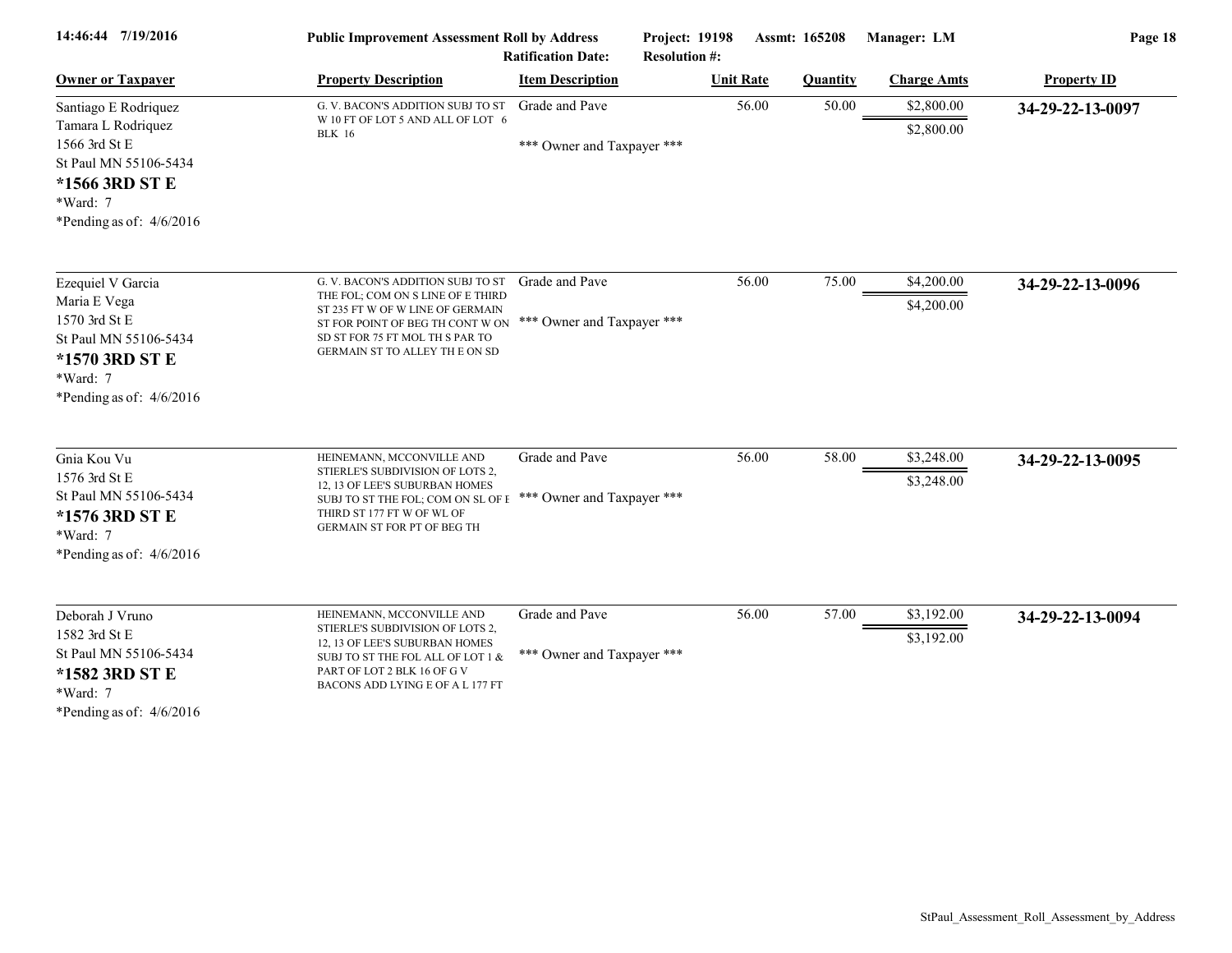| 14:46:44 7/19/2016                                                                                                                                        | <b>Public Improvement Assessment Roll by Address</b>                                                                                                                                                     |                                                      | <b>Project: 19198</b> | Assmt: 165208    |                 | Manager: LM              | Page 19            |  |
|-----------------------------------------------------------------------------------------------------------------------------------------------------------|----------------------------------------------------------------------------------------------------------------------------------------------------------------------------------------------------------|------------------------------------------------------|-----------------------|------------------|-----------------|--------------------------|--------------------|--|
| <b>Owner or Taxpayer</b>                                                                                                                                  | <b>Property Description</b>                                                                                                                                                                              | <b>Ratification Date:</b><br><b>Item Description</b> | <b>Resolution #:</b>  | <b>Unit Rate</b> | <b>Quantity</b> | <b>Charge Amts</b>       | <b>Property ID</b> |  |
| Daniel G Hetue<br>1588 3rd St E<br>St Paul MN 55106-5434<br>*1588 3RD ST E<br>$*Ward: 7$<br>*Pending as of: $4/6/2016$                                    | HEINEMANN, MCCONVILLE AND<br>STIERLE'S SUBDIVISION OF LOTS 2,<br>12, 13 OF LEE'S SUBURBAN HOMES<br>SUBJ TO ST THE FOL PART OF LOTS 2<br>AND 3 LYING WITHIN THE W 60 FT OF<br>THE E 120 FT OF BLK 4       | Grade and Pave<br>*** Owner and Taxpayer ***         |                       | 56.00            | 60.00           | \$3,360.00<br>\$3,360.00 | 34-29-22-13-0093   |  |
| Raymond A Johnson<br>Rosemarie Ann Sorini<br>1596 3rd St E<br>St Paul MN 55106-5434<br>*1596 3RD ST E<br>*Ward: 7<br>*Pending as of: $4/6/2016$           | HEINEMANN, MCCONVILLE AND<br>STIERLE'S SUBDIVISION OF LOTS 2,<br>12, 13 OF LEE'S SUBURBAN HOMES<br>SUBJ TO ST PART OF LOT 2 LYING E<br>OF A L 60 FT W FROM AND PAR WITH<br>E L OF BLK 4 AND ALL OF LOT 1 | Grade and Pave<br>*** Owner and Taxpayer ***         |                       | 56.00            | 60.00           | \$3,360.00<br>\$3,360.00 | 34-29-22-13-0092   |  |
| Jesus Tehozol Poncce<br>Fabiola Garcia Herrera<br>1600 3rd St E<br>Saint Paul MN 55106-5402<br>*1600 3RD ST E<br>$*Ward: 7$<br>*Pending as of: $4/6/2016$ | HEINEMANN, MCCONVILLE AND<br>STIERLE'S SUBDIVISION OF LOTS 2,<br>12, 13 OF LEE'S SUBURBAN HOMES<br>SUBJ TO 3RD ST THE FOL EX E 2O FT<br>LOT 14 AND ALL OF LOT 15 BLK 5                                   | Grade and Pave<br>*** Owner and Taxpayer ***         |                       | 56.00            | 60.00           | \$3,360.00<br>\$3,360.00 | 34-29-22-13-0080   |  |
| Xia Vu Mouanouvu<br>Joua V Mouanouvu<br>1601 3rd St E<br>Saint Paul MN 55106-5401<br>*1601 3RD ST E<br>*Ward: 7<br>*Pending as of: $4/6/2016$             | HEINEMANN, MCCONVILLE AND<br>STIERLE'S SUBDIVISION OF LOTS 2,<br>12, 13 OF LEE'S SUBURBAN HOMES<br>SUBJ TO ST THE S 1/2 OF VAC ALLEY<br>ADJ AND W 1/2 OF LOT 17 AND ALL<br>OF LOT 16 BLK 6               | Grade and Pave<br>*** Owner and Taxpayer ***         |                       | 56.00            | 60.00           | \$3,360.00<br>\$3,360.00 | 34-29-22-13-0062   |  |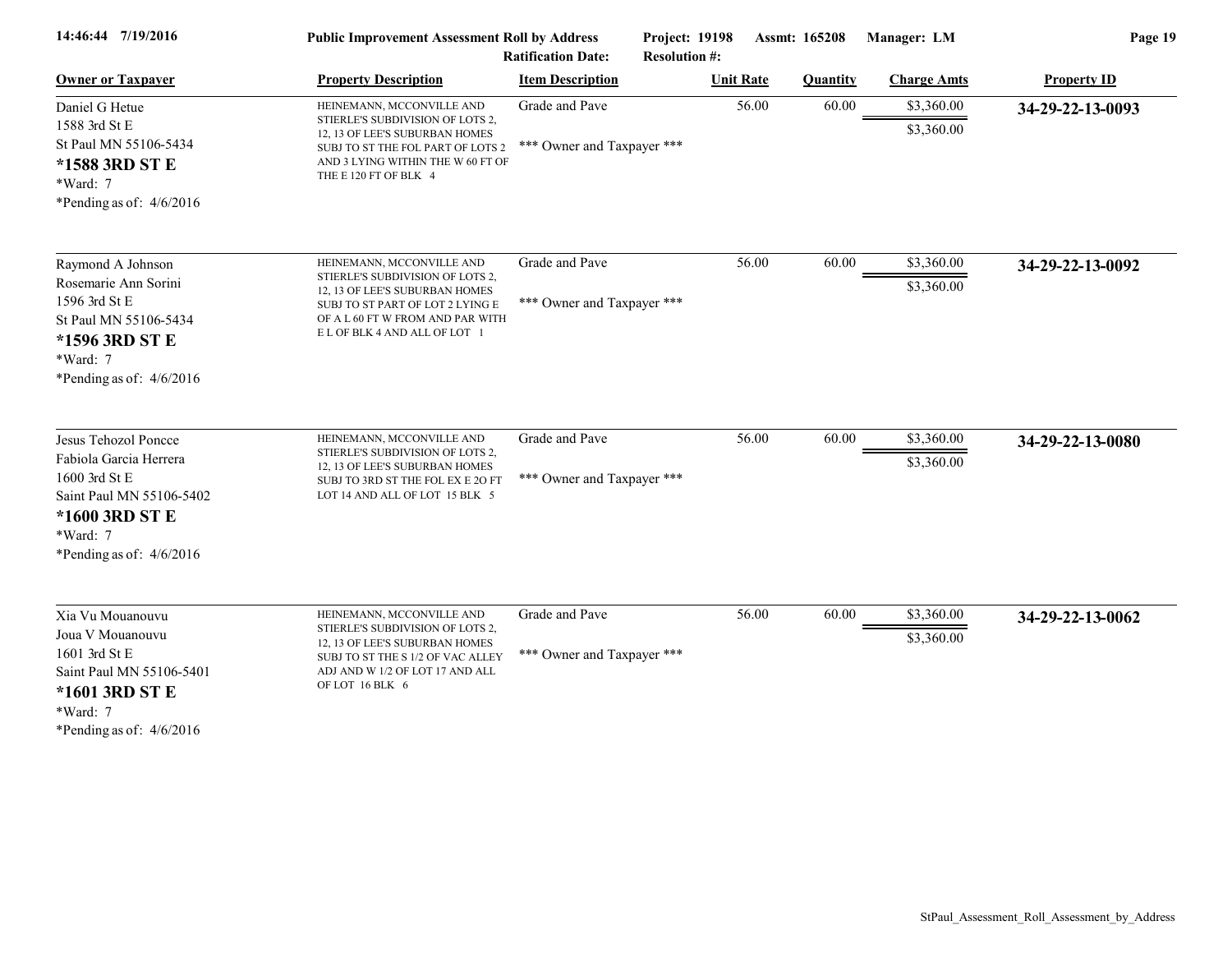| 14:46:44 7/19/2016                                                                                                                                     | <b>Public Improvement Assessment Roll by Address</b>                                                                                                                                           | <b>Ratification Date:</b>                    | Project: 19198<br><b>Resolution #:</b> |                  | Assmt: 165208   | Manager: LM              | Page 20            |
|--------------------------------------------------------------------------------------------------------------------------------------------------------|------------------------------------------------------------------------------------------------------------------------------------------------------------------------------------------------|----------------------------------------------|----------------------------------------|------------------|-----------------|--------------------------|--------------------|
| <b>Owner or Taxpayer</b>                                                                                                                               | <b>Property Description</b>                                                                                                                                                                    | <b>Item Description</b>                      |                                        | <b>Unit Rate</b> | <b>Quantity</b> | <b>Charge Amts</b>       | <b>Property ID</b> |
| Christina Duong<br>Danny Vo<br>7675 Nature Path<br>Woodbury MN 55125-7722<br>*1607 3RD ST E<br>*Ward: 7<br>*Pending as of: $4/6/2016$                  | HEINEMANN, MCCONVILLE AND<br>STIERLE'S SUBDIVISION OF LOTS 2,<br>12, 13 OF LEE'S SUBURBAN HOMES<br>SUBJ TO ST THE S 1/2 OF VAC ALLEY<br>ADJ AND E 1/2 OF LOT 17 AND ALL<br>OF LOT 18 BLK 6     | Grade and Pave<br>*** Owner and Taxpayer *** |                                        | 56.00            | 60.00           | \$3,360.00<br>\$3,360.00 | 34-29-22-13-0063   |
| James William Maldonado<br>Karla Marie Maldonado<br>1608 3rd St E<br>St Paul MN 55106-5402<br>*1608 3RD ST E<br>*Ward: 7<br>*Pending as of: $4/6/2016$ | HEINEMANN, MCCONVILLE AND<br>STIERLE'S SUBDIVISION OF LOTS 2,<br>12, 13 OF LEE'S SUBURBAN HOMES<br>SUBJ TO 3RD ST THE FOL EX E 3O FT<br>LOT 12 ALL OF LOT 13 AND E 20 FT<br>OF LOT 14 BLK 5    | Grade and Pave<br>*** Owner and Taxpayer *** |                                        | 56.00            | 70.00           | \$3,920.00<br>\$3,920.00 | 34-29-22-13-0079   |
| Yer Yang<br>1615 3rd St E<br>Saint Paul MN 55106-5401<br>*1615 3RD ST E<br>*Ward: 7<br>*Pending as of: $4/6/2016$                                      | HEINEMANN, MCCONVILLE AND<br>STIERLE'S SUBDIVISION OF LOTS 2,<br>12, 13 OF LEE'S SUBURBAN HOMES<br>SUBJ TO ST THE S 1/2 OF VAC ALLEY<br>ADJ AND THE W 1/2 OF LOT 20 AND<br>ALL OF LOT 19 BLK 6 | Grade and Pave<br>*** Owner and Taxpayer *** |                                        | 56.00            | 60.00           | \$3,360.00<br>\$3,360.00 | 34-29-22-13-0064   |
| Reda A Goemer<br>1616 3rd St E<br>St Paul MN 55106-5402<br>*1616 3RD ST E<br>*Ward: 7<br>*Pending as of: $4/6/2016$                                    | HEINEMANN, MCCONVILLE AND<br>STIERLE'S SUBDIVISION OF LOTS 2,<br>12, 13 OF LEE'S SUBURBAN HOMES<br>SUBJ TO ST THE E 3O FT OF LOT 12<br>AND ALL OF LOT 11 BLK 5                                 | Grade and Pave<br>*** Owner ***              |                                        | 56.00            | 70.00           | \$3,920.00<br>\$3,920.00 | 34-29-22-13-0078   |
| Steve C Huesman<br>Debra Huesman<br>1616 3rd St E<br>St Paul MN 55106-5402<br>*1616 3RD ST E<br>*Ward: 7<br>*Pending as of: $4/6/2016$                 | HEINEMANN, MCCONVILLE AND<br>STIERLE'S SUBDIVISION OF LOTS 2,<br>12, 13 OF LEE'S SUBURBAN HOMES<br>SUBJ TO ST THE E 3O FT OF LOT 12<br>AND ALL OF LOT 11 BLK 5                                 | *** Taxpayer ***                             |                                        |                  |                 |                          | 34-29-22-13-0078   |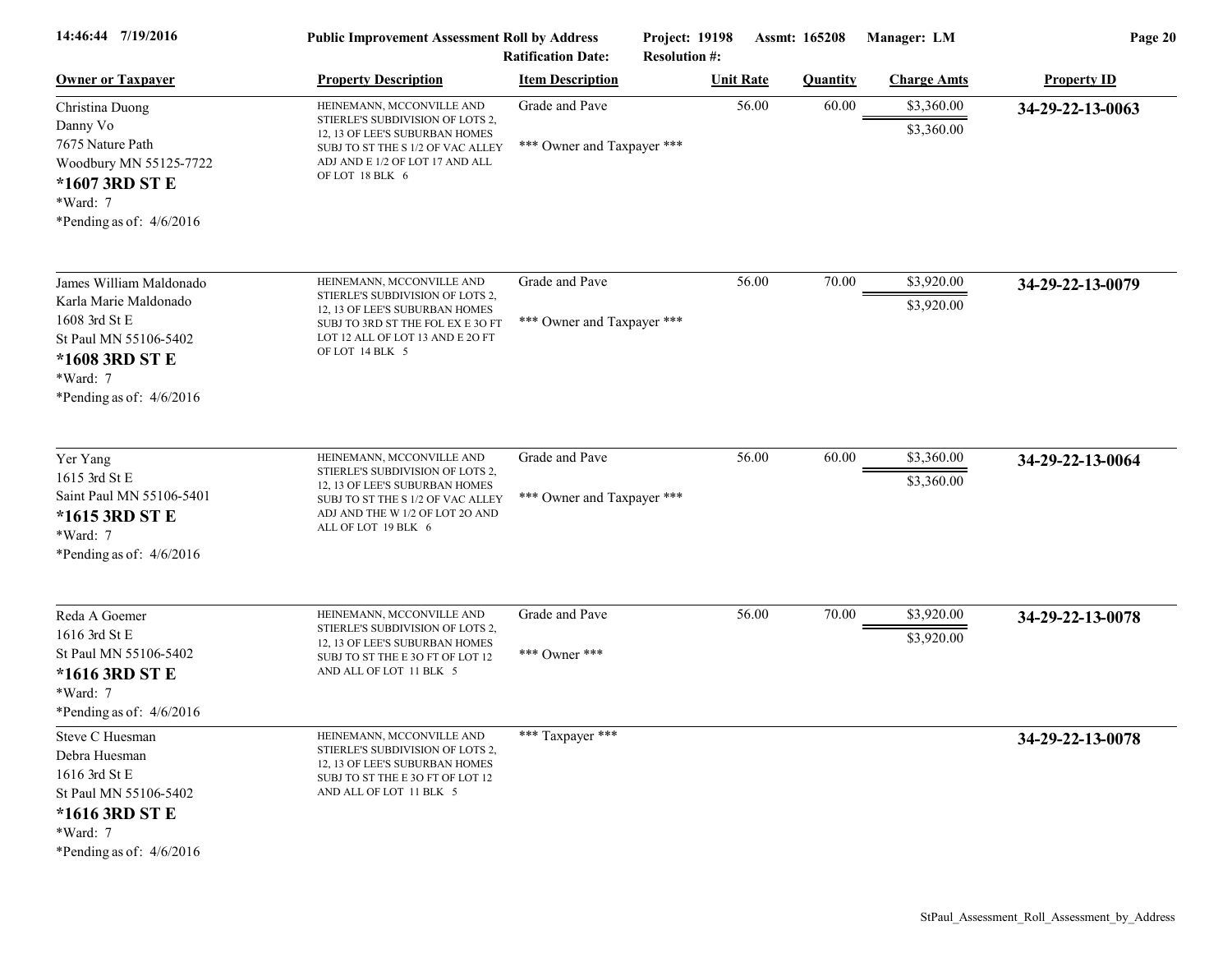| 14:46:44 7/19/2016                                                                                                                                            | <b>Public Improvement Assessment Roll by Address</b>                                                                                                                                                           | <b>Ratification Date:</b>                    | Project: 19198<br><b>Resolution #:</b> |                  | Assmt: 165208   | Manager: LM              | Page 21            |
|---------------------------------------------------------------------------------------------------------------------------------------------------------------|----------------------------------------------------------------------------------------------------------------------------------------------------------------------------------------------------------------|----------------------------------------------|----------------------------------------|------------------|-----------------|--------------------------|--------------------|
| <b>Owner or Taxpayer</b>                                                                                                                                      | <b>Property Description</b>                                                                                                                                                                                    | <b>Item Description</b>                      |                                        | <b>Unit Rate</b> | <b>Quantity</b> | <b>Charge Amts</b>       | <b>Property ID</b> |
| Catherine F Buettner<br>Lawrence M Buettner<br>1619 3rd St E<br>St Paul MN 55106-5401<br>*1619 3RD ST E<br>*Ward: 7<br>*Pending as of: $4/6/2016$             | HEINEMANN, MCCONVILLE AND<br>STIERLE'S SUBDIVISION OF LOTS 2,<br>12, 13 OF LEE'S SUBURBAN HOMES S<br>1/2 OF VAC ALLEY ADJ AND SUBJ TO<br>ST THE FOL E 1/2 OF LOT 2O AND W<br>3O FT OF LOT 21 BLK 6             | Grade and Pave<br>*** Owner and Taxpayer *** |                                        | 56.00            | 50.00           | \$2,800.00<br>\$2,800.00 | 34-29-22-13-0065   |
| William Matthew Parker<br>1624 3rd St E<br>St Paul MN 55106-5402<br>*1624 3RD ST E<br>$*Ward: 7$<br>*Pending as of: $4/6/2016$                                | HEINEMANN, MCCONVILLE AND<br>STIERLE'S SUBDIVISION OF LOTS 2,<br>12, 13 OF LEE'S SUBURBAN HOMES<br>SUBJ TO ST LOTS 9 AND LOT 10 BLK 5                                                                          | Grade and Pave<br>*** Owner and Taxpayer *** |                                        | 56.00            | 80.00           | \$4,480.00<br>\$4,480.00 | 34-29-22-13-0077   |
| Chuen Kwai Wong<br>6452 Hedgecroft Ave S<br>Cottage Grove MN 55016-6000<br>*1625 3RD ST E<br>*Ward: 7<br>*Pending as of: $4/6/2016$                           | HEINEMANN, MCCONVILLE AND<br>STIERLE'S SUBDIVISION OF LOTS 2,<br>12, 13 OF LEE'S SUBURBAN HOMES S<br>1/2 OF VAC ALLEY ADJ AND SUBJ TO<br>ST THE FOL EX W 3O FT LOT 21 W 1/2<br>OF LOT 23 AND ALL OF LOT 22 BLK | Grade and Pave<br>*** Owner and Taxpayer *** |                                        | 56.00            | 70.00           | \$3,920.00<br>\$3,920.00 | 34-29-22-13-0066   |
| St Paul Public Housing Agency<br>Comptroller<br>555 Wabasha St N Ste 400<br>St Paul MN 55102-1602<br>*1635 3RD ST E<br>*Ward: 7<br>*Pending as of: $4/6/2016$ | HEINEMANN, MCCONVILLE AND<br>STIERLE'S SUBDIVISION OF LOTS 2,<br>12, 13 OF LEE'S SUBURBAN HOMES<br>SUBJ TO ST THE S 1/2 OF VAC ALLEY<br>ADJ AND THE E 1/2 OF LOT 23 AND<br>ALL OF LOT 24 BLK 6                 | Grade and Pave<br>*** Owner and Taxpayer *** |                                        | 56.00            | 60.00           | \$3,360.00<br>\$3,360.00 | 34-29-22-13-0067   |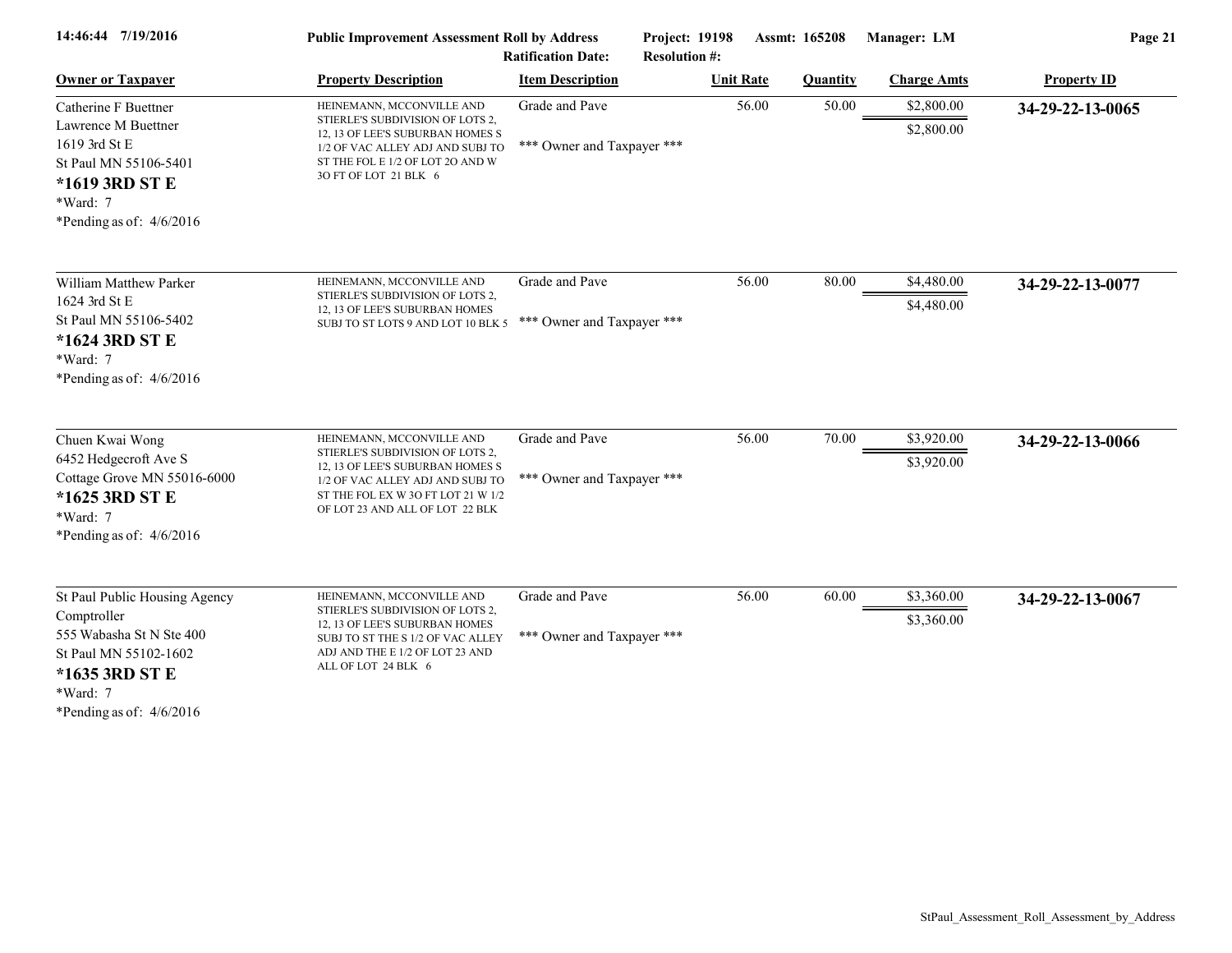| 14:46:44 7/19/2016                                                                                                                        | <b>Public Improvement Assessment Roll by Address</b><br><b>Ratification Date:</b>                                                                                                   |                                              | Project: 19198<br><b>Resolution #:</b> | Assmt: 165208   | Manager: LM              | Page 22            |  |
|-------------------------------------------------------------------------------------------------------------------------------------------|-------------------------------------------------------------------------------------------------------------------------------------------------------------------------------------|----------------------------------------------|----------------------------------------|-----------------|--------------------------|--------------------|--|
| <b>Owner or Taxpayer</b>                                                                                                                  | <b>Property Description</b>                                                                                                                                                         | <b>Item Description</b>                      | <b>Unit Rate</b>                       | <b>Quantity</b> | <b>Charge Amts</b>       | <b>Property ID</b> |  |
| Gerald W Toepper<br>1636 3rd St E<br>Saint Paul MN 55106-5402<br>*1636 3RD ST E<br>*Ward: 7<br>*Pending as of: $4/6/2016$                 | HEINEMANN, MCCONVILLE AND<br>STIERLE'S SUBDIVISION OF LOTS 2,<br>12, 13 OF LEE'S SUBURBAN HOMES<br>EX E 13 FT; LOT 7 & ALL OF LOT 8<br>BLK 5                                        | Grade and Pave<br>*** Owner and Taxpayer *** | 56.00                                  | 67.00           | \$3,752.00<br>\$3,752.00 | 34-29-22-13-0121   |  |
| Suzanne M Aschittino<br>1639 3rd St E<br>Saint Paul MN 55106-5401<br>*1639 3RD ST E<br>*Ward: 7<br>*Pending as of: $4/6/2016$             | HEINEMANN, MCCONVILLE AND<br>STIERLE'S SUBDIVISION OF LOTS 2,<br>12, 13 OF LEE'S SUBURBAN HOMES<br>SUBJ TO ST THE S 1/2 OF VAC ALLEY<br>ADJ AND LOT 25 AND W 1/2 OF LOT<br>26 BLK 6 | Grade and Pave<br>*** Owner and Taxpayer *** | 56.00                                  | 60.00           | \$3,360.00<br>\$3,360.00 | 34-29-22-13-0068   |  |
| Amir I Ibrahim<br>Sadik I Ibrahim<br>1640 3rd St E<br>St Paul MN 55106-5402<br>*1640 3RD ST E<br>$*Ward: 7$<br>*Pending as of: $4/6/2016$ | HEINEMANN, MCCONVILLE AND<br>STIERLE'S SUBDIVISION OF LOTS 2,<br>12, 13 OF LEE'S SUBURBAN HOMES E<br>13 FT OF LOT 7 & ALL OF LOT 6 BLK 5                                            | Grade and Pave<br>*** Owner and Taxpayer *** | 56.00                                  | 57.00           | \$3,192.00<br>\$3,192.00 | 34-29-22-13-0122   |  |
| Jason J Klein<br>Brenda M Klein<br>1643 3rd St E<br>St Paul MN 55106-5401<br>*1643 3RD ST E<br>$*Ward: 7$<br>*Pending as of: $4/6/2016$   | HEINEMANN, MCCONVILLE AND<br>STIERLE'S SUBDIVISION OF LOTS 2,<br>12, 13 OF LEE'S SUBURBAN HOMES<br>SUBJ TO ST THE S 1/2 OF VAC ALLEY<br>ADJ LOT 27 AND E 1/2 OF LOT 26 BLK<br>6     | Grade and Pave<br>*** Owner and Taxpayer *** | 56.00                                  | 60.00           | \$3,360.00<br>\$3,360.00 | 34-29-22-13-0069   |  |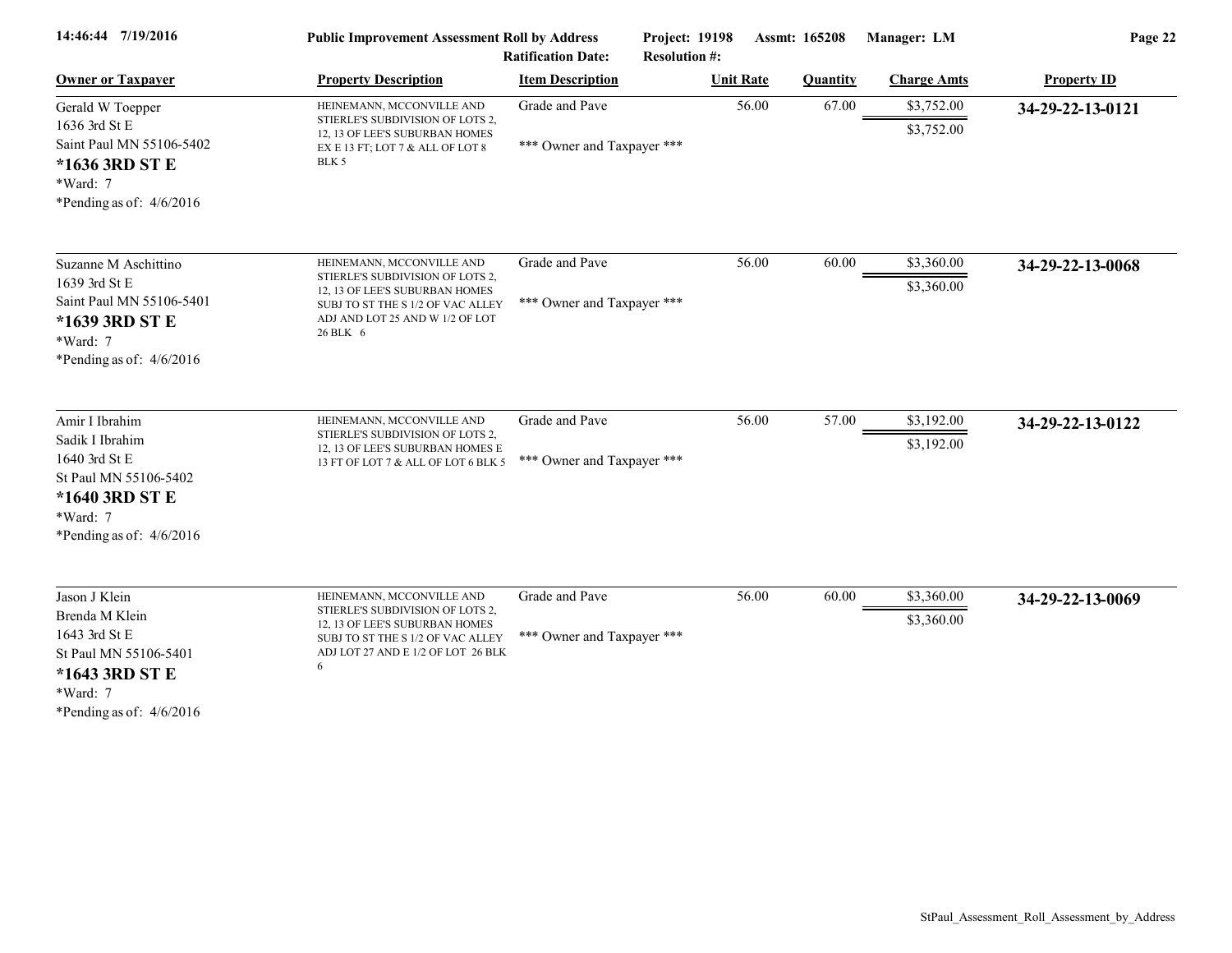| 14:46:44 7/19/2016                                                                                                                                | <b>Public Improvement Assessment Roll by Address</b><br><b>Ratification Date:</b>                                                                             |                                              | Project: 19198<br><b>Resolution #:</b> | Assmt: 165208   | Manager: LM              | Page 23            |  |
|---------------------------------------------------------------------------------------------------------------------------------------------------|---------------------------------------------------------------------------------------------------------------------------------------------------------------|----------------------------------------------|----------------------------------------|-----------------|--------------------------|--------------------|--|
| <b>Owner or Taxpayer</b>                                                                                                                          | <b>Property Description</b>                                                                                                                                   | <b>Item Description</b>                      | <b>Unit Rate</b>                       | <b>Quantity</b> | <b>Charge Amts</b>       | <b>Property ID</b> |  |
| Lauren M Schowalter<br>Anthony R Oconnor<br>1644 3rd St E<br>Saint Paul MN 55106-5402<br>*1644 3RD ST E<br>*Ward: 7<br>*Pending as of: $4/6/2016$ | HEINEMANN, MCCONVILLE AND<br>STIERLE'S SUBDIVISION OF LOTS 2,<br>12, 13 OF LEE'S SUBURBAN HOMES<br>EX ST THE W 10 FT OF LOT 4 AND<br>ALL OF LOT 5 BLK 5       | Grade and Pave<br>*** Owner and Taxpayer *** |                                        | 56.00<br>50.00  | \$2,800.00<br>\$2,800.00 | 34-29-22-13-0075   |  |
| Shannon M Murphy<br>Troy D Murphy<br>1648 3rd St E<br>St Paul MN 55106-5402<br>*1648 3RD ST E<br>*Ward: 7<br>*Pending as of: $4/6/2016$           | HEINEMANN, MCCONVILLE AND<br>STIERLE'S SUBDIVISION OF LOTS 2,<br>12, 13 OF LEE'S SUBURBAN HOMES<br>EX ST THE FOL W 1/2 OF LOT 3 AND<br>EX W 10 FT LOT 4 BLK 5 | Grade and Pave<br>*** Owner and Taxpayer *** |                                        | 56.00<br>50.00  | \$2,800.00<br>\$2,800.00 | 34-29-22-13-0074   |  |
| Kia Vang<br>1652 3rd Ave E<br>Saint Paul MN 55106-5402<br>*1652 3RD ST E<br>*Ward: 7<br>*Pending as of: $4/6/2016$                                | HEINEMANN, MCCONVILLE AND<br>STIERLE'S SUBDIVISION OF LOTS 2,<br>12, 13 OF LEE'S SUBURBAN HOMES<br>EX ST THE E 1/2 OF LOT 3 AND W 3O<br>FT OF LOT 2 BLK 5     | Grade and Pave<br>*** Owner and Taxpayer *** |                                        | 56.00<br>50.00  | \$2,800.00<br>\$2,800.00 | 34-29-22-13-0073   |  |
| Laura Jean Rathmann Trustee<br>1656 3rd St E<br>Saint Paul MN 55106-5402<br>*1656 3RD ST E<br>*Ward: 7<br>*Pending as of: $4/6/2016$              | HEINEMANN, MCCONVILLE AND<br>STIERLE'S SUBDIVISION OF LOTS 2,<br>12, 13 OF LEE'S SUBURBAN HOMES<br>EX ST AND EX W 3O FT LOT 2 AND<br>ALL OF LOT 1 BLK 5       | Grade and Pave<br>*** Owner and Taxpayer *** |                                        | 56.00<br>48.00  | \$2,688.00<br>\$2,688.00 | 34-29-22-13-0072   |  |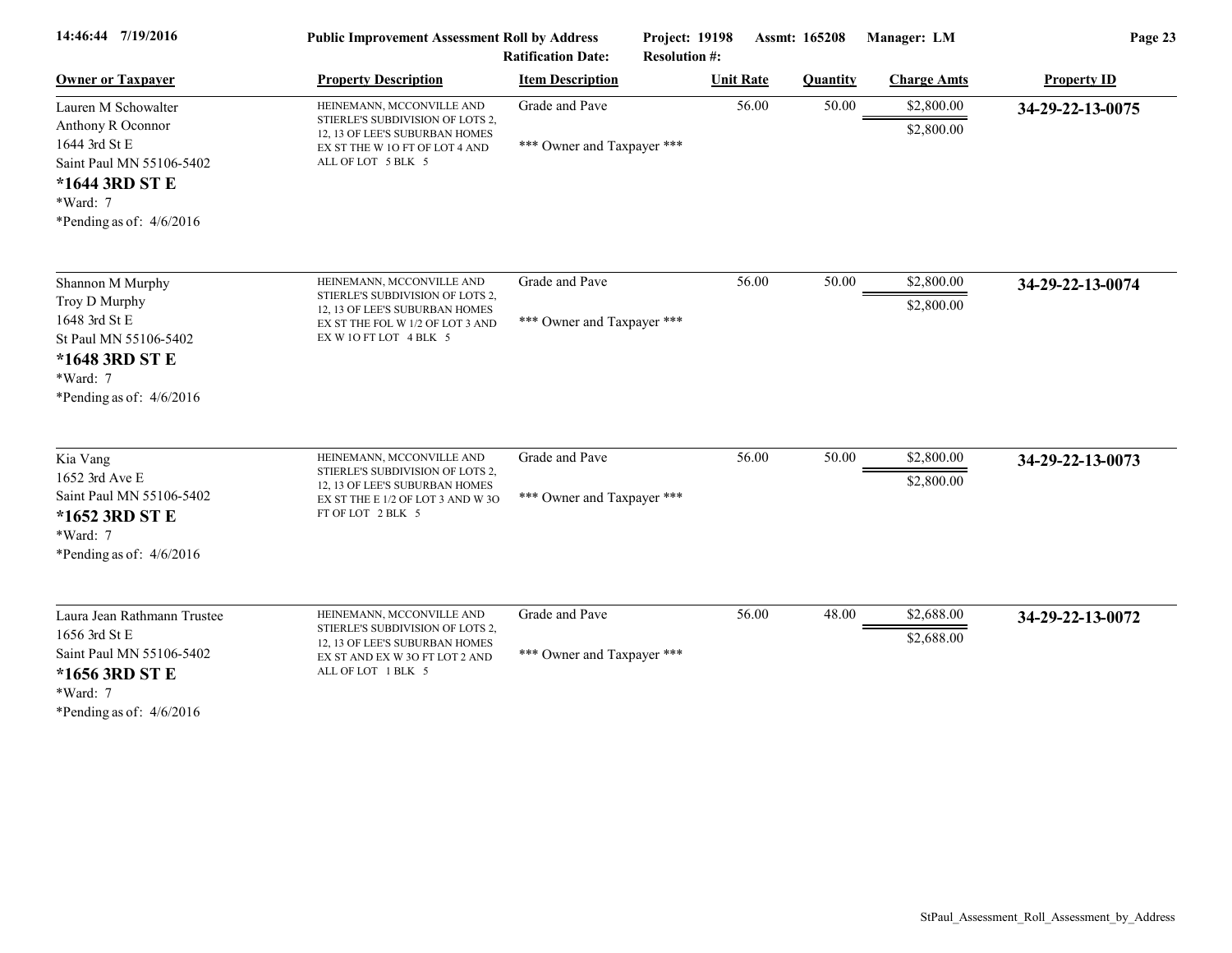| 14:46:44 7/19/2016                                                                                                                        | <b>Public Improvement Assessment Roll by Address</b><br><b>Ratification Date:</b>                                      |                                              | <b>Project: 19198</b><br><b>Resolution #:</b> | Assmt: 165208   | Manager: LM              | Page 24            |  |
|-------------------------------------------------------------------------------------------------------------------------------------------|------------------------------------------------------------------------------------------------------------------------|----------------------------------------------|-----------------------------------------------|-----------------|--------------------------|--------------------|--|
| <b>Owner or Taxpayer</b>                                                                                                                  | <b>Property Description</b>                                                                                            | <b>Item Description</b>                      | <b>Unit Rate</b>                              | <b>Quantity</b> | <b>Charge Amts</b>       | <b>Property ID</b> |  |
| Cher Xiong<br>1662 3rd St E<br>Saint Paul MN 55106-5404<br>*1662 3RD ST E<br>*Ward: 7<br>*Pending as of: $4/6/2016$                       | BUNDE'S PARK ADDITION TO ST.<br>PAUL EX N 10 FT TAKEN FOR 3RD ST<br>LOTS 14 AND LOT 15 BLK 3                           | Grade and Pave<br>*** Owner and Taxpayer *** | 56.00                                         | 76.00           | \$4,256.00<br>\$4,256.00 | 34-29-22-14-0118   |  |
| Amy Taylor<br>Christopher Taylor<br>1663 3rd St E<br>St Paul MN 55106-5403<br>*1663 3RD ST E<br>*Ward: 7<br>*Pending as of: $4/6/2016$    | BUNDE'S PARK ADDITION TO ST.<br>PAUL EX S 10 FT TAKEN FOR 3RD ST<br>LOTS 16 AND LOT 17 BLK 2                           | Grade and Pave<br>*** Owner and Taxpayer *** | 56.00                                         | 76.00           | \$4,256.00<br>\$4,256.00 | 34-29-22-14-0100   |  |
| Yuepheng Yang<br>Toufangtee Yang<br>1671 3rd St E<br>Saint Paul MN 55106-5403<br>*1671 3RD ST E<br>*Ward: 7<br>*Pending as of: $4/6/2016$ | BUNDE'S PARK ADDITION TO ST.<br>PAUL EX S 10 FT FOR ST AND EX E 34<br>FT LOT 20 AND ALL OF LOTS 18 AND<br>LOT 19 BLK 2 | Grade and Pave<br>*** Owner and Taxpayer *** | 56.00                                         | 86.00           | \$4,816.00<br>\$4,816.00 | 34-29-22-14-0101   |  |
| Daniel S Lautenbach<br>1672 3rd St E<br>St Paul MN 55106-5404<br>*1672 3RD ST E<br>*Ward: 7<br>*Pending as of: $4/6/2016$                 | BUNDE'S PARK ADDITION TO ST.<br>PAUL SUBJ TO ST LOTS 12 AND LOT<br>13 BLK 3                                            | Grade and Pave<br>*** Owner and Taxpayer *** | 56.00                                         | 80.00           | \$4,480.00<br>\$4,480.00 | 34-29-22-14-0117   |  |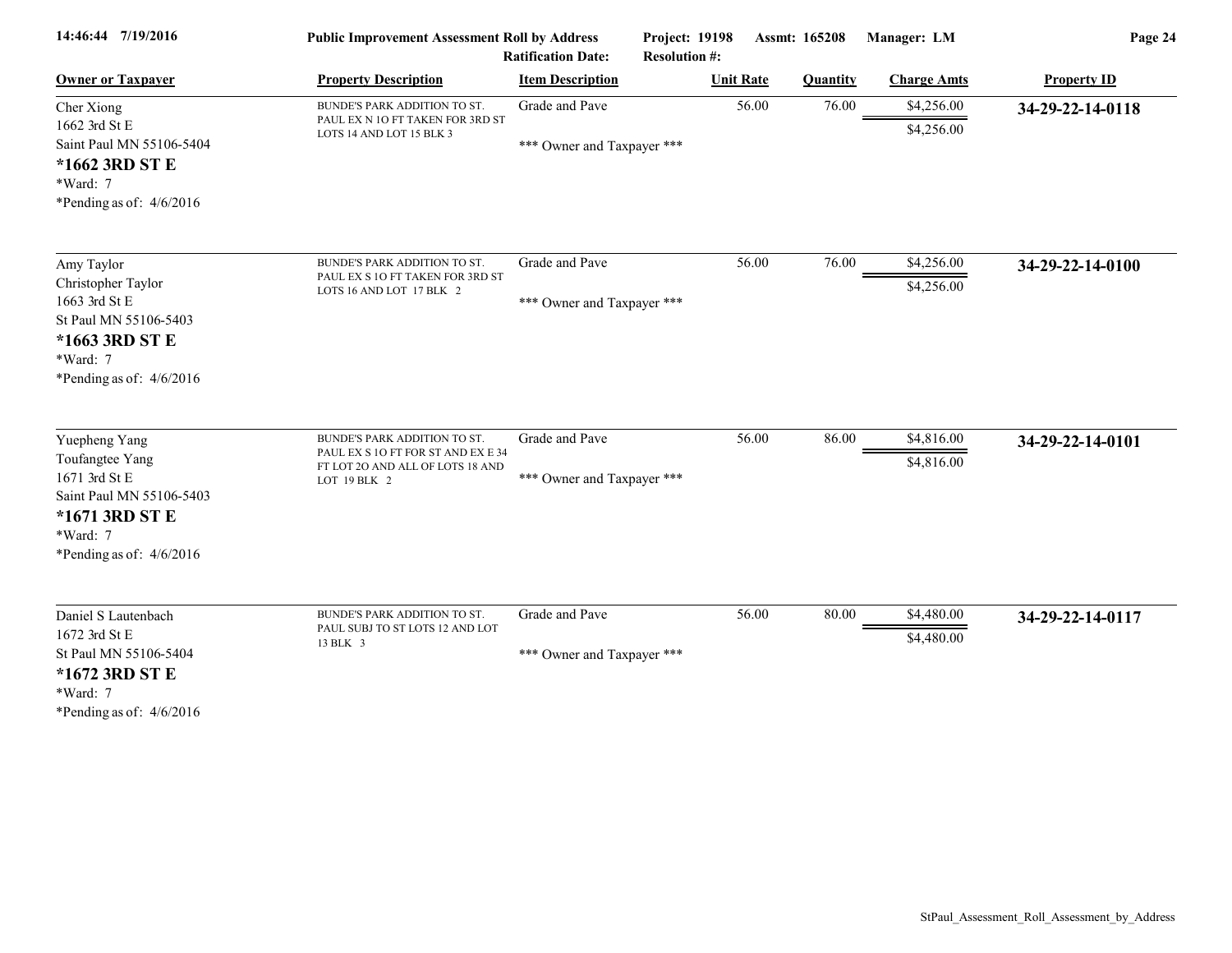| 14:46:44 7/19/2016                                                                                                                             | <b>Public Improvement Assessment Roll by Address</b><br><b>Ratification Date:</b>                                       |                                              | Project: 19198<br><b>Resolution #:</b> |                  | Assmt: 165208   | Manager: LM              | Page 25            |
|------------------------------------------------------------------------------------------------------------------------------------------------|-------------------------------------------------------------------------------------------------------------------------|----------------------------------------------|----------------------------------------|------------------|-----------------|--------------------------|--------------------|
| <b>Owner or Taxpayer</b>                                                                                                                       | <b>Property Description</b>                                                                                             | <b>Item Description</b>                      |                                        | <b>Unit Rate</b> | <b>Quantity</b> | <b>Charge Amts</b>       | <b>Property ID</b> |
| Kenneth G Wagner<br>Kathryn A Wagner<br>1675 E 3rd St<br>St Paul MN 55106-5403<br>*1675 3RD ST E<br>*Ward: 7<br>*Pending as of: $4/6/2016$     | BUNDE'S PARK ADDITION TO ST.<br>PAUL EX S 1O FT FOR ST THE E 34 FT<br>OF LOT 20 AND ALL OF LOT 21 BLK<br>$\overline{c}$ | Grade and Pave<br>*** Owner and Taxpayer *** |                                        | 56.00            | 74.00           | \$4,144.00<br>\$4,144.00 | 34-29-22-14-0102   |
| Mark W Dirks<br>1676 3rd St E<br>St Paul MN 55106-5404<br>*1676 3RD ST E<br>$*Ward: 7$<br>*Pending as of: $4/6/2016$                           | BUNDE'S PARK ADDITION TO ST.<br>PAUL SUBJ TO ST AND ESMTS LOT 11<br>BLK 3                                               | Grade and Pave<br>*** Owner and Taxpayer *** |                                        | 56.00            | 40.00           | \$2,240.00<br>\$2,240.00 | 34-29-22-14-0116   |
| Franklin J Andress<br>1680 E 3rd St<br>St Paul MN 55106-5404<br>*1680 3RD ST E<br>*Ward: 7<br>*Pending as of: $4/6/2016$                       | BUNDE'S PARK ADDITION TO ST.<br>PAUL EX N 10 FT TAKEN FOR 3RD ST<br>LOT 10 BLK 3                                        | Grade and Pave<br>*** Owner and Taxpayer *** |                                        | 56.00            | 40.00           | \$2,240.00<br>\$2,240.00 | 34-29-22-14-0115   |
| Orville D Petersen<br>Lavonne L Petersen<br>1683 3rd St E<br>St Paul MN 55106-5403<br>*1683 3RD ST E<br>*Ward: 7<br>*Pending as of: $4/6/2016$ | BUNDE'S PARK ADDITION TO ST.<br>PAUL SUBJ TO ST THE W 10 FT OF<br>LOT 23 AND ALL OF LOT 22 BLK 2                        | Grade and Pave<br>*** Owner and Taxpayer *** |                                        | 56.00            | 50.00           | \$2,800.00<br>\$2,800.00 | 34-29-22-14-0103   |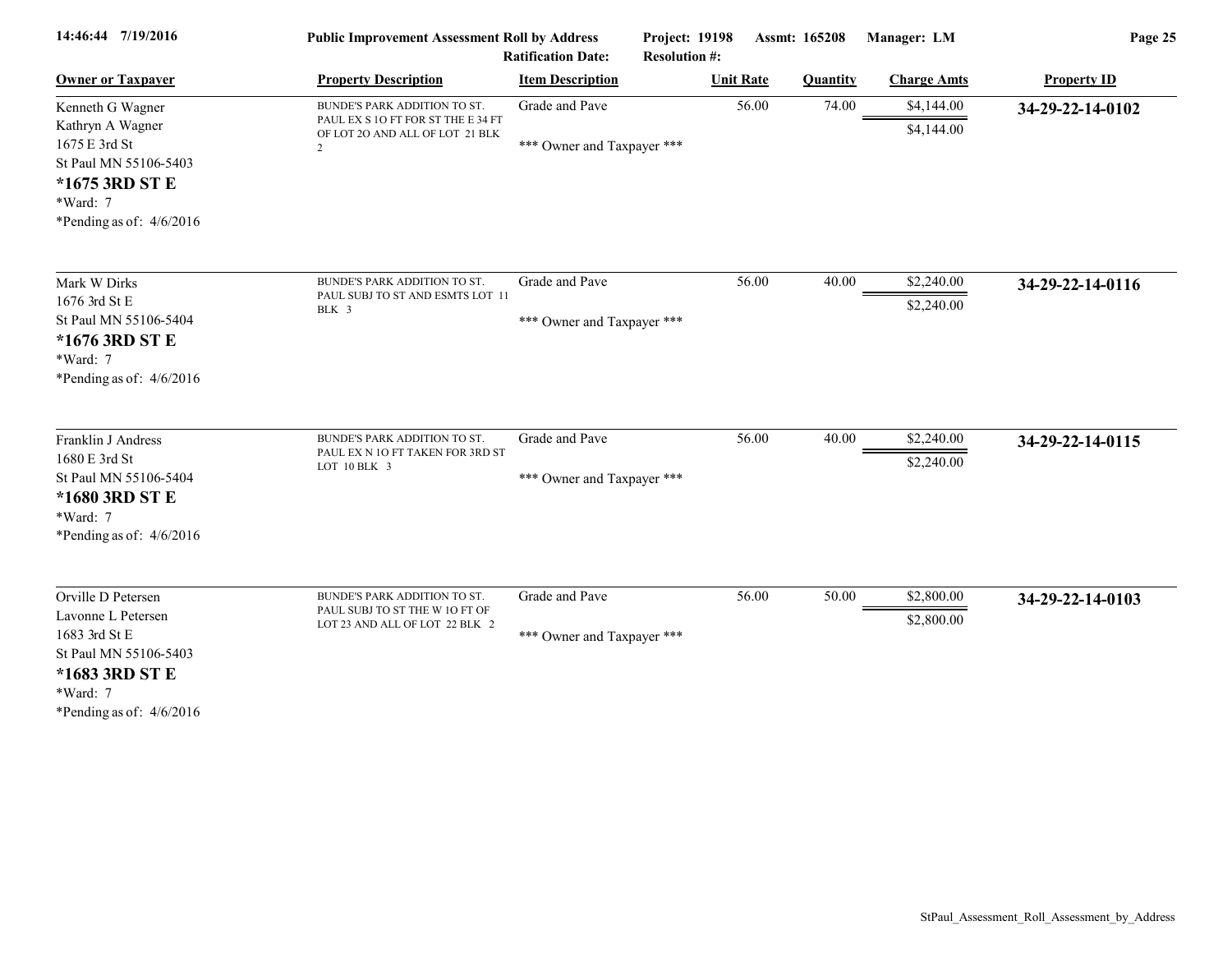| 14:46:44 7/19/2016                                                                                                            | <b>Public Improvement Assessment Roll by Address</b><br><b>Ratification Date:</b>                                    |                                              | Project: 19198<br>Assmt: 165208<br><b>Resolution #:</b> |                 | Manager: LM              | Page 26            |  |
|-------------------------------------------------------------------------------------------------------------------------------|----------------------------------------------------------------------------------------------------------------------|----------------------------------------------|---------------------------------------------------------|-----------------|--------------------------|--------------------|--|
| <b>Owner or Taxpayer</b>                                                                                                      | <b>Property Description</b>                                                                                          | <b>Item Description</b>                      | <b>Unit Rate</b>                                        | <b>Quantity</b> | <b>Charge Amts</b>       | <b>Property ID</b> |  |
| Leroy A Krogstad<br>1688 3rd St E<br>Saint Paul MN 55106-5404<br>*1688 3RD ST E<br>*Ward: 7<br>*Pending as of: $4/6/2016$     | BUNDE'S PARK ADDITION TO ST.<br>PAUL EX N 10 FT TAKEN FOR 3RD ST<br>LOTS 8 AND LOT 9 BLK 3                           | Grade and Pave<br>*** Owner and Taxpayer *** | 56.00                                                   | 80.00           | \$4,480.00<br>\$4,480.00 | 34-29-22-14-0114   |  |
| Angela Her<br>1689 3rd St E<br>Saint Paul MN 55106-5403<br>*1689 3RD ST E<br>*Ward: 7<br>*Pending as of: $4/6/2016$           | BUNDE'S PARK ADDITION TO ST.<br>PAUL SUBJ TO ST THE W 20 FT OF<br>LOT 24 AND EX W 1O FT LOT 23 BLK<br>$\overline{2}$ | Grade and Pave<br>*** Owner and Taxpayer *** | 56.00                                                   | 50.00           | \$2,800.00<br>\$2,800.00 | 34-29-22-14-0104   |  |
| Chue Yang<br>1695 3rd St E<br>Saint Paul MN 55106-5403<br>*1695 3RD ST E<br>*Ward: 7<br>*Pending as of: 4/6/2016              | BUNDE'S PARK ADDITION TO ST.<br>PAUL SUBJ TO ST THE W 3O FT OF<br>LOT 25 AND EX W 2O FT LOT 24 BLK<br>$\overline{2}$ | Grade and Pave<br>*** Owner and Taxpayer *** | 56.00                                                   | 50.00           | \$2,800.00<br>\$2,800.00 | 34-29-22-14-0105   |  |
| Francis W Sagstetter<br>1696 3rd St E<br>St Paul MN 55106-5404<br>*1696 3RD ST E<br>*Ward: 7<br>*Pending as of: $4/6/2016$    | BUNDE'S PARK ADDITION TO ST.<br>PAUL EX N 10 FT TAKEN FOR 3RD ST<br>LOTS 6 AND LOT 7 BLK 3                           | Grade and Pave<br>*** Owner and Taxpayer *** | 56.00                                                   | 80.00           | \$4,480.00<br>\$4,480.00 | 34-29-22-14-0113   |  |
| Lemarc Antoine Davis<br>1701 3rd St E<br>Saint Paul MN 55106-5403<br>*1701 3RD ST E<br>*Ward: 7<br>*Pending as of: $4/6/2016$ | BUNDE'S PARK ADDITION TO ST.<br>PAUL SUBJ TO ST AND EX W 30 FT<br>LOT 25 AND ALL OF LOT 26 BLK 2                     | Grade and Pave<br>*** Owner and Taxpayer *** | 56.00                                                   | 50.00           | \$2,800.00<br>\$2,800.00 | 34-29-22-14-0106   |  |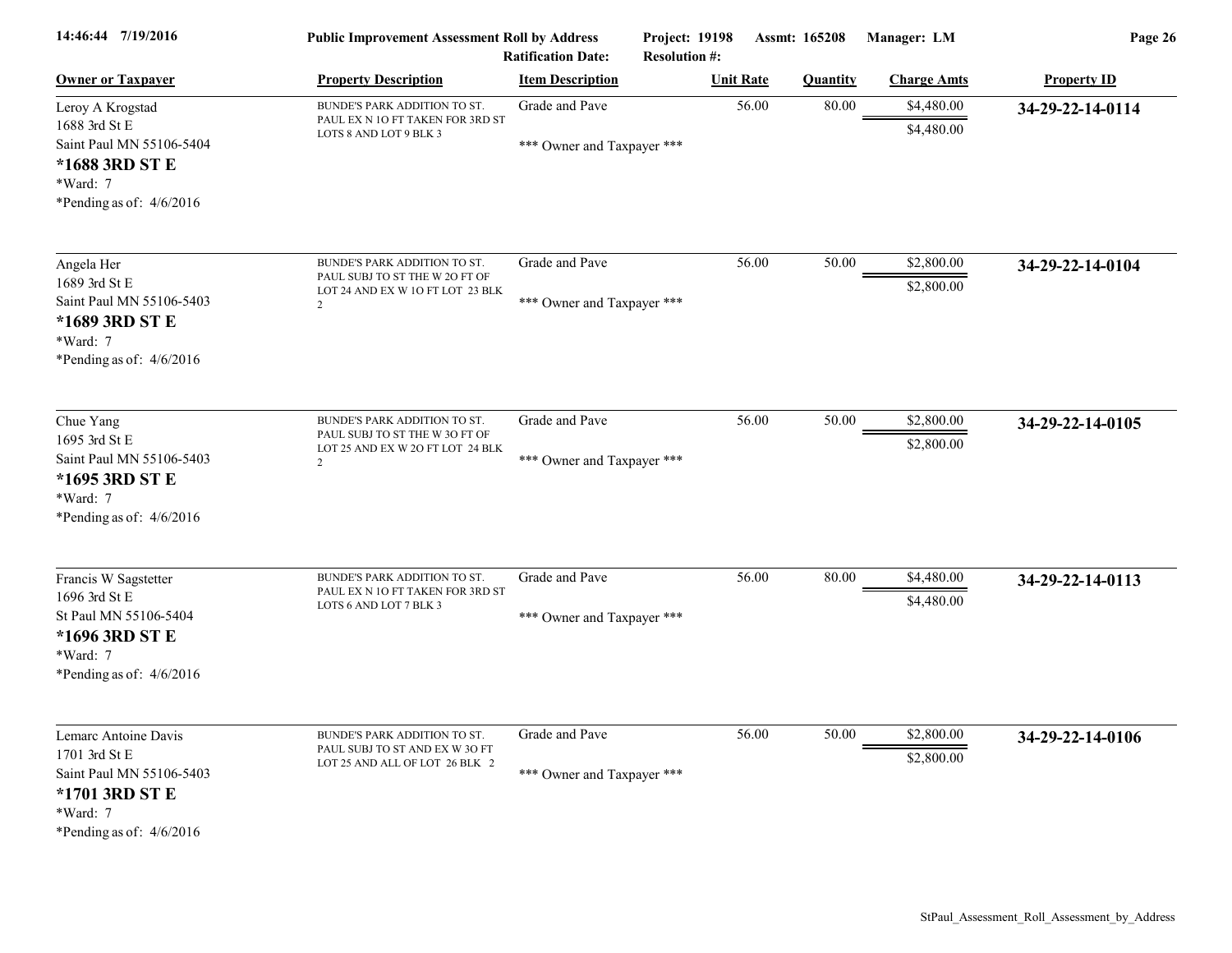| 14:46:44 7/19/2016                                                                                                                                     | <b>Public Improvement Assessment Roll by Address</b><br><b>Ratification Date:</b>                                      |                                              | <b>Project: 19198</b><br><b>Resolution #:</b> | Assmt: 165208   | Manager: LM              | Page 27            |  |
|--------------------------------------------------------------------------------------------------------------------------------------------------------|------------------------------------------------------------------------------------------------------------------------|----------------------------------------------|-----------------------------------------------|-----------------|--------------------------|--------------------|--|
| <b>Owner or Taxpayer</b>                                                                                                                               | <b>Property Description</b>                                                                                            | <b>Item Description</b>                      | <b>Unit Rate</b>                              | <b>Quantity</b> | <b>Charge Amts</b>       | <b>Property ID</b> |  |
| Paula J Yager<br>1705 3rd St E<br>St Paul MN 55106-5403<br>*1705 3RD ST E<br>*Ward: 7<br>*Pending as of: $4/6/2016$                                    | BUNDE'S PARK ADDITION TO ST.<br>PAUL EX S 10 FT TAKEN FOR 3RD ST<br>LOT 27 BLK 2                                       | Grade and Pave<br>*** Owner and Taxpayer *** |                                               | 56.00<br>40.00  | \$2,240.00<br>\$2,240.00 | 34-29-22-14-0107   |  |
| Jian Li<br>Liu<br>1706 3rd St E<br>Saint Paul MN 55106-5404<br>*1706 3RD ST E<br>*Ward: 7<br>*Pending as of: $4/6/2016$                                | BUNDE'S PARK ADDITION TO ST.<br>PAUL SUBJ TO 3RD ST LOTS 4 AND<br>LOT 5 BLK 3                                          | Grade and Pave<br>*** Owner and Taxpayer *** |                                               | 56.00<br>80.00  | \$4,480.00<br>\$4,480.00 | 34-29-22-14-0112   |  |
| Marjorie C Taylor<br>Maralyn A Taylor<br>2550 Valley View Ave E<br>Maplewood MN 55119-5845<br>*1709 3RD ST E<br>*Ward: 7<br>*Pending as of: $4/6/2016$ | BUNDE'S PARK ADDITION TO ST.<br>PAUL SUBJ TO 3RD ST THE FOL W 1/2<br>OF LOT 29 AND ALL OF LOT 28 BLK<br>$\overline{c}$ | Grade and Pave<br>*** Owner and Taxpayer *** |                                               | 56.00<br>60.00  | \$3,360.00<br>\$3,360.00 | 34-29-22-14-0108   |  |
| Daniel Weekly<br>Tonya Weekly<br>1712 3rd St E<br>Saint Paul MN 55109-5201<br>*1712 3RD ST E<br>*Ward: 7<br>*Pending as of: $4/6/2016$                 | BUNDE'S PARK ADDITION TO ST.<br>PAUL SUBJ TO 3RD ST THE W 25 FT OF<br>LOT 2 AND ALL OF LOT 3 BLK 3                     | Grade and Pave<br>*** Owner and Taxpayer *** |                                               | 56.00<br>65.00  | \$3,640.00<br>\$3,640.00 | 34-29-22-14-0111   |  |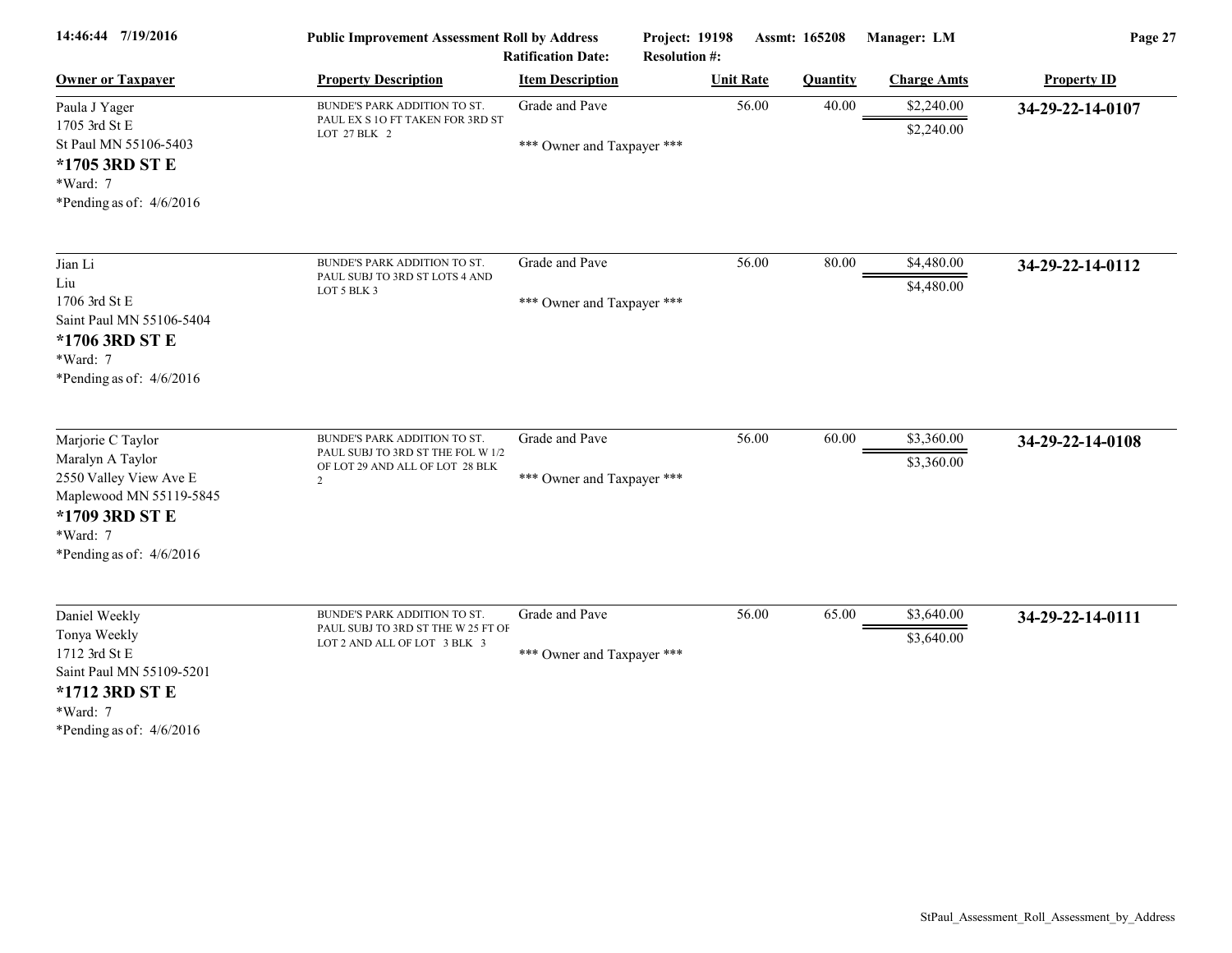| 14:46:44 7/19/2016                                                                                                                  | <b>Public Improvement Assessment Roll by Address</b><br><b>Ratification Date:</b>                                                                                                                        |                                              | <b>Project: 19198</b><br><b>Resolution #:</b> | <b>Assmt: 165208</b> | Manager: LM                | Page 28            |  |
|-------------------------------------------------------------------------------------------------------------------------------------|----------------------------------------------------------------------------------------------------------------------------------------------------------------------------------------------------------|----------------------------------------------|-----------------------------------------------|----------------------|----------------------------|--------------------|--|
| <b>Owner or Taxpayer</b>                                                                                                            | <b>Property Description</b>                                                                                                                                                                              | <b>Item Description</b>                      | <b>Unit Rate</b>                              | <b>Quantity</b>      | <b>Charge Amts</b>         | <b>Property ID</b> |  |
| Por Yang<br>1715 3rd St E<br>Saint Paul MN 55106-5403<br>*1715 3RD ST E<br>*Ward: 7<br>*Pending as of: $4/6/2016$                   | BUNDE'S PARK ADDITION TO ST.<br>PAUL SUBJ TO 3RD ST THE FOL E 1/2<br>OF LOT 29 AND ALL OF LOT 30 BLK<br>2                                                                                                | Grade and Pave<br>*** Owner and Taxpayer *** | 56.00                                         | 59.00                | \$3,304.00<br>\$3,304.00   | 34-29-22-14-0109   |  |
| Louise U Lucas<br>1716 3rd St E<br>St Paul MN 55106-5404<br>*1716 3RD ST E<br>*Ward: 7<br>*Pending as of: $4/6/2016$                | BUNDE'S PARK ADDITION TO ST.<br>PAUL SUBJ TO 3RD ST AND EX W 25<br>FT LOT 2 AND ALL OF LOT 1 BLK 3                                                                                                       | Grade and Pave<br>*** Owner and Taxpayer *** | 56.00                                         | 54.00                | \$3,024.00<br>\$3,024.00   | 34-29-22-14-0110   |  |
| Independent School Dist 625<br>360 Colborne St<br>St Paul MN 55102-3299<br>*1496 6TH ST E<br>*Ward: 7<br>*Pending as of: $4/6/2016$ | CHAS. A. B. WEIDE'S SUBDIVISION<br>NO. 2 ADDITION TO ST. PAUL,<br>RAMSEY CO., MINN. SUBJ TO STS THE<br>FOL TRACTS PART W OF BARCLAY ST<br>AND S OF S L OF 6TH ST OF LOT 13<br>HOMES FOR THE HOMELESS AND | Grade and Pave<br>*** Taxpayer ***           | 56.00                                         | 595.00               | \$33,320.00<br>\$33,320.00 | 34-29-22-24-0001   |  |
| State Of Mn Trust Exempt<br>Po Box 64097<br>St Paul MN 55164-0097<br>*1496 6TH ST E<br>*Ward: 7<br>*Pending as of: $4/6/2016$       | CHAS. A. B. WEIDE'S SUBDIVISION<br>NO. 2 ADDITION TO ST. PAUL,<br>RAMSEY CO., MINN. SUBJ TO STS THE<br>FOL TRACTS PART W OF BARCLAY ST<br>AND S OF S L OF 6TH ST OF LOT 13<br>HOMES FOR THE HOMELESS AND | *** Owner ***                                |                                               |                      |                            | 34-29-22-24-0001   |  |
| Kin Vang<br>510 Barclay St<br>St Paul MN 55106-5806<br>*510 BARCLAY ST<br>*Ward: 7<br>*Pending as of: $4/6/2016$                    | WILLARD LINDER, ADDITION NO. 2<br>LOT 7 BLK 3                                                                                                                                                            | Grade and Pave<br>*** Owner and Taxpayer *** | 56.00                                         | 60.00                | \$3,360.00<br>\$3,360.00   | 34-29-22-24-0055   |  |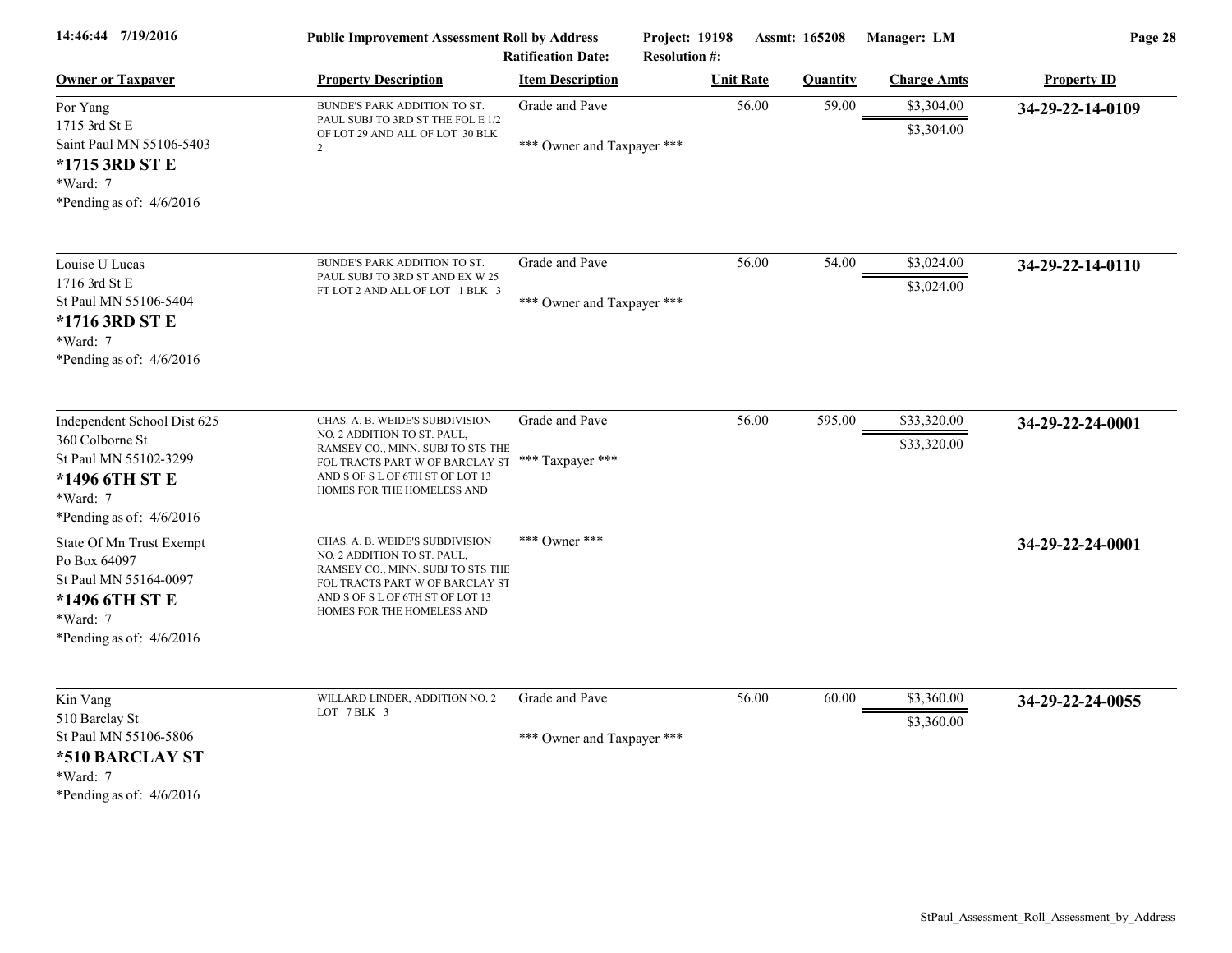| 14:46:44 7/19/2016                                                                                                         | <b>Public Improvement Assessment Roll by Address</b><br><b>Ratification Date:</b>   |                            | Project: 19198<br>Assmt: 165208<br><b>Resolution #:</b> |       | Manager: LM     | Page 29                  |                    |
|----------------------------------------------------------------------------------------------------------------------------|-------------------------------------------------------------------------------------|----------------------------|---------------------------------------------------------|-------|-----------------|--------------------------|--------------------|
| <b>Owner or Taxpayer</b>                                                                                                   | <b>Property Description</b>                                                         | <b>Item Description</b>    | <b>Unit Rate</b>                                        |       | <b>Quantity</b> | <b>Charge Amts</b>       | <b>Property ID</b> |
| Shirley M Dimapelis<br>Federico C Dimapelis                                                                                | EASTVIEW ADDITION NO. 2 LOT 8<br>BLK 3                                              | Grade and Pave             |                                                         | 56.00 | 57.00           | \$3,192.00<br>\$3,192.00 | 34-29-22-24-0062   |
| 506 Birmingham St<br>St Paul MN 55106-5809<br>*506 BIRMINGHAM ST<br>*Ward: 7<br>*Pending as of: $4/6/2016$                 |                                                                                     | *** Owner and Taxpayer *** |                                                         |       |                 |                          |                    |
| Sai Yang                                                                                                                   | WILLARD LINDER, ADDITION NO. 2                                                      | Grade and Pave             |                                                         | 56.00 | 70.00           | \$3,920.00               | 34-29-22-24-0071   |
| Neng Fue Lee<br>509 Birmingham St<br>St Paul MN 55106-5807<br>*509 BIRMINGHAM ST<br>*Ward: 7<br>*Pending as of: $4/6/2016$ | SUBJ TO ALLEY LOT 1 BLK 5                                                           | *** Owner and Taxpayer *** |                                                         |       |                 | \$3,920.00               |                    |
| St Pascal Baylon Church                                                                                                    | BUNDE'S PARK ADDITION TO ST.                                                        | Grade and Pave             |                                                         | 56.00 | 239.00          | \$13,384.00              | 34-29-22-14-0046   |
| 1757 Conway St<br>St Paul MN 55106-5426<br>*1757 CONWAY ST<br>*Ward: 7<br>*Pending as of: $4/6/2016$                       | PAUL SUBJ TO STS & VAC ALLEY IN &<br>ALL OF BLK 4                                   | *** Owner and Taxpayer *** |                                                         |       |                 | \$13,384.00              |                    |
| Paula A Murphy<br>500 Etna St #101                                                                                         | <b>CONDOMINIUM NUMBER 246</b><br>CARRIAGE CROSSINGS TWO<br>CONDOMINIUMS UNIT NO 1 & | Grade and Pave             |                                                         | 56.00 | $0.00\,$        | \$0.00<br>\$0.00         | 34-29-22-23-0138   |
| St Paul MN 55106-5842<br><b>*500 ETNA ST 101</b><br>*Ward: 7<br>*Pending as of: $4/6/2016$                                 | <b>GARAGE UNIT NO G-1</b>                                                           | *** Owner and Taxpayer *** |                                                         |       |                 |                          |                    |
|                                                                                                                            | NO ACCESS TO 3RD                                                                    |                            |                                                         |       |                 |                          |                    |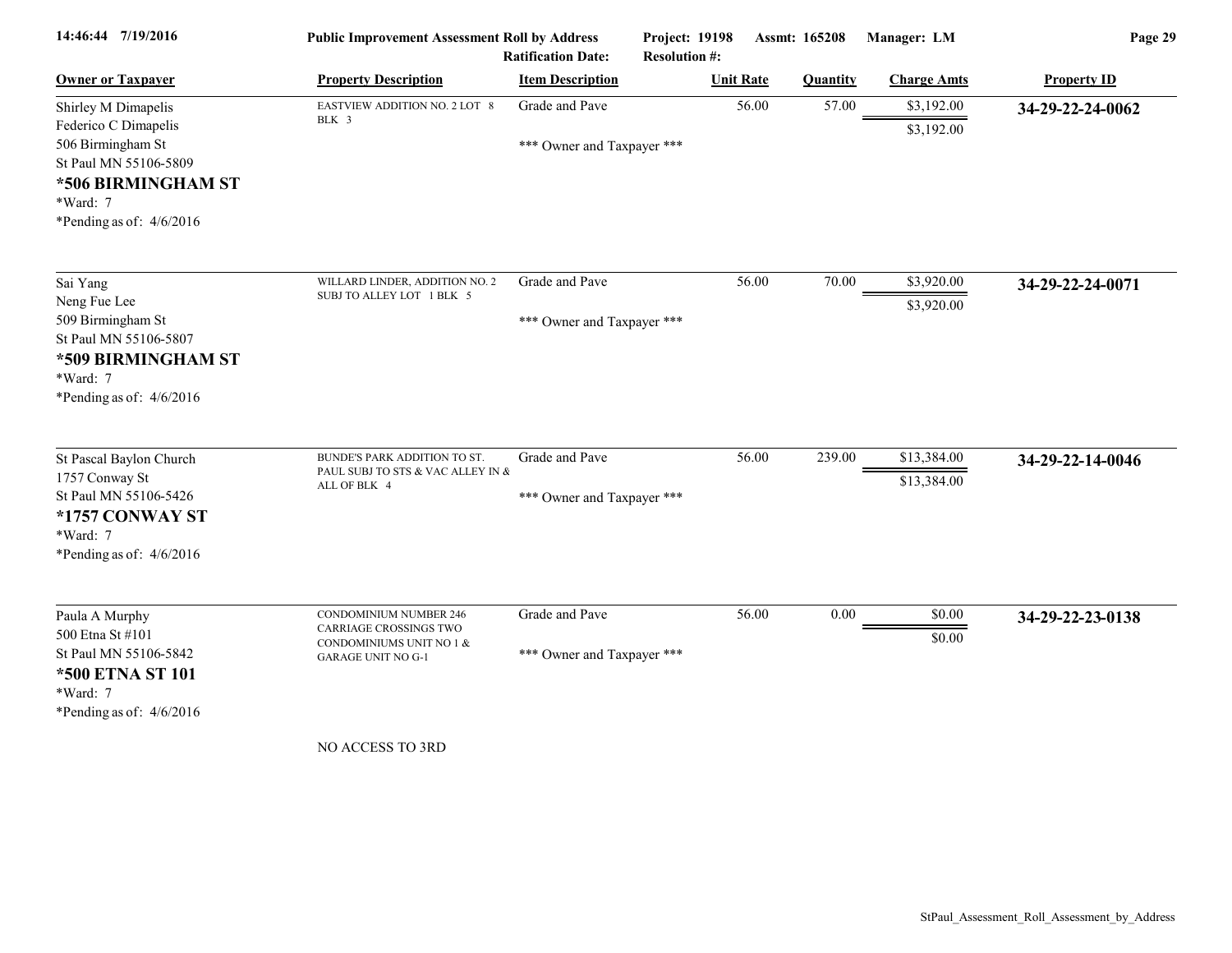| 14:46:44 7/19/2016                                                                                                                               | <b>Public Improvement Assessment Roll by Address</b>                                                                                                                                                         | <b>Ratification Date:</b>                    | <b>Project: 19198</b><br><b>Resolution #:</b> | <b>Assmt: 165208</b> | Manager: LM              | Page 30            |
|--------------------------------------------------------------------------------------------------------------------------------------------------|--------------------------------------------------------------------------------------------------------------------------------------------------------------------------------------------------------------|----------------------------------------------|-----------------------------------------------|----------------------|--------------------------|--------------------|
| <b>Owner or Taxpayer</b>                                                                                                                         | <b>Property Description</b>                                                                                                                                                                                  | <b>Item Description</b>                      | <b>Unit Rate</b>                              | <b>Quantity</b>      | <b>Charge Amts</b>       | <b>Property ID</b> |
| Frederick S Bocklund<br>Nancy C Bocklund<br>517 Kennard St<br>St Paul MN 55106-5431<br>*517 KENNARD ST<br>*Ward: 7<br>*Pending as of: $4/6/2016$ | LOTS 28, 29 & 30 BLOCK 6                                                                                                                                                                                     | Grade and Pave<br>*** Owner and Taxpayer *** | 56.00                                         | 112.00               | \$6,272.00<br>\$6,272.00 | 34-29-22-13-0123   |
| Mackenzie L Schuetzle<br>10 Linder Ct<br>Saint Paul MN 55106-5916<br>*10 LINDER CT<br>*Ward: 7<br>*Pending as of: $4/6/2016$                     | WILLARD LINDER, ADDITION NO. 2<br>PART OF LOT 4 ELY OF FOL L BEG AT<br>RADIUS PT OF LINDER CT TURN<br>AROUND TH NLY TO N L OF AND 31<br>22/100 FT W FROM NE COR OF SD LOT<br>4 AND PART OF LOT 3 NWLY OF FOL | Grade and Pave<br>*** Owner and Taxpayer *** | 56.00                                         | 0.00                 | \$0.00<br>\$0.00         | 34-29-22-24-0045   |
|                                                                                                                                                  | Previously Assessed<br>Fifth/Kennard RSVP<br>Levied 10/03/2001                                                                                                                                               |                                              |                                               |                      |                          |                    |
| Elizabeth J Lauterbach<br>Raun P Lauterbach<br>4 Linder Ct<br>Saint Paul MN 55106-5916<br>*4 LINDER CT<br>*Ward: 7<br>*Pending as of: 4/6/2016   | WILLARD LINDER, ADDITION NO. 2<br>PART NELY OF A L BEG AT CENTER<br>PT OF LINDER CT TURN AROUND TH<br>NWLY TO N L OF AND 33 22/100 FT<br>FROM NE COR OF LOT 5 OF LOT 5<br>AND PART OF LOT 4 WLY OF FOL L     | Grade and Pave<br>*** Owner and Taxpayer *** | 56.00                                         | 0.00                 | \$0.00<br>\$0.00         | 34-29-22-24-0046   |
|                                                                                                                                                  | Previously Assessed<br>Fifth/Kennard RSVP<br>Levied 10/03/2001                                                                                                                                               |                                              |                                               |                      |                          |                    |
| Fong Yang<br>Mai A Lee<br>5 Linder Ct<br>St Paul MN 55106-5916<br>*5 LINDER CT<br>*Ward: 7<br>*Pending as of: $4/6/2016$                         | WILLARD LINDER, ADDITION NO. 2<br>PART SWLY OF A L BEG AT CENTER<br>PT OF LINDER CT TURN AROUND TH<br>NWLY TO N L OF AND 33 22/100 FT<br>FROM NE COR OF LOT 5 OF LOT 5<br>BLK 3                              | Grade and Pave<br>*** Owner and Taxpayer *** | 56.00                                         | 0.00                 | \$0.00<br>\$0.00         | 34-29-22-24-0047   |
|                                                                                                                                                  | Previously Assessed<br>Fifth/Kennard RSVP<br>Levied 10/03/2001                                                                                                                                               |                                              |                                               |                      |                          |                    |